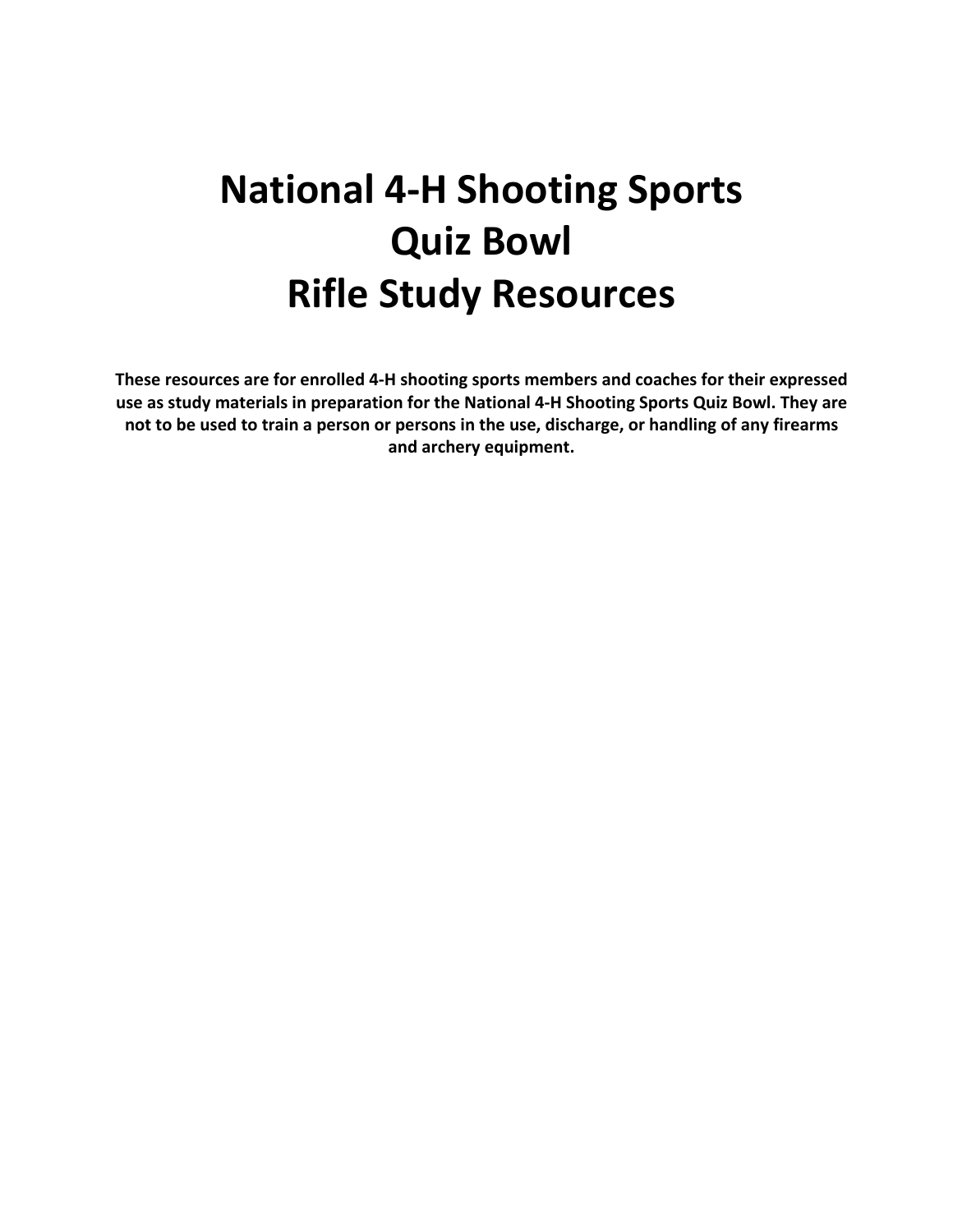# **INDEX – RIFLE**

| Lesson 1-Narrative: Introduction to Rifle-First Shot Fundamentals  Page 2         |  |
|-----------------------------------------------------------------------------------|--|
| Introduction, Safety, Eye Dominance, First Shot Fundamentals, Parts of the Rifle, |  |
| <b>Rifle Sights</b>                                                               |  |

Lesson 2-Narrative: Dry Firing on Target Backs ..................................................Page8 Sight Alignment, Trigger Control, Range Introduction, Range Safety, Range Commands, Basic Rifle Operation, Coach-Pupil, Dry Firing, Dry Firing at Target Backs, Bench Rest Position, Dry Firing from Bench Rest

Lesson 3-Narrateive: Shooting for Groups onTarget Backs…............................ Page 35 Review, Repeat & Review Dry Firing, Live Firing at Target Backs, Live Firing at Target Backs

Lesson 4-Narrative: Teaching Sight Picture…....................................................Page 43 Review, Learning Sight Picture, Live Firing at Target Faces, Developing Consistent Sight Picture, Sight Adjustment

Lesson 5-Narrative: Shooting for Scores & Scoring Targets..................................Page 53 Review, Review Sight Picture & Sight Adjustment from Bench, Shooting for Score, Scoring Targets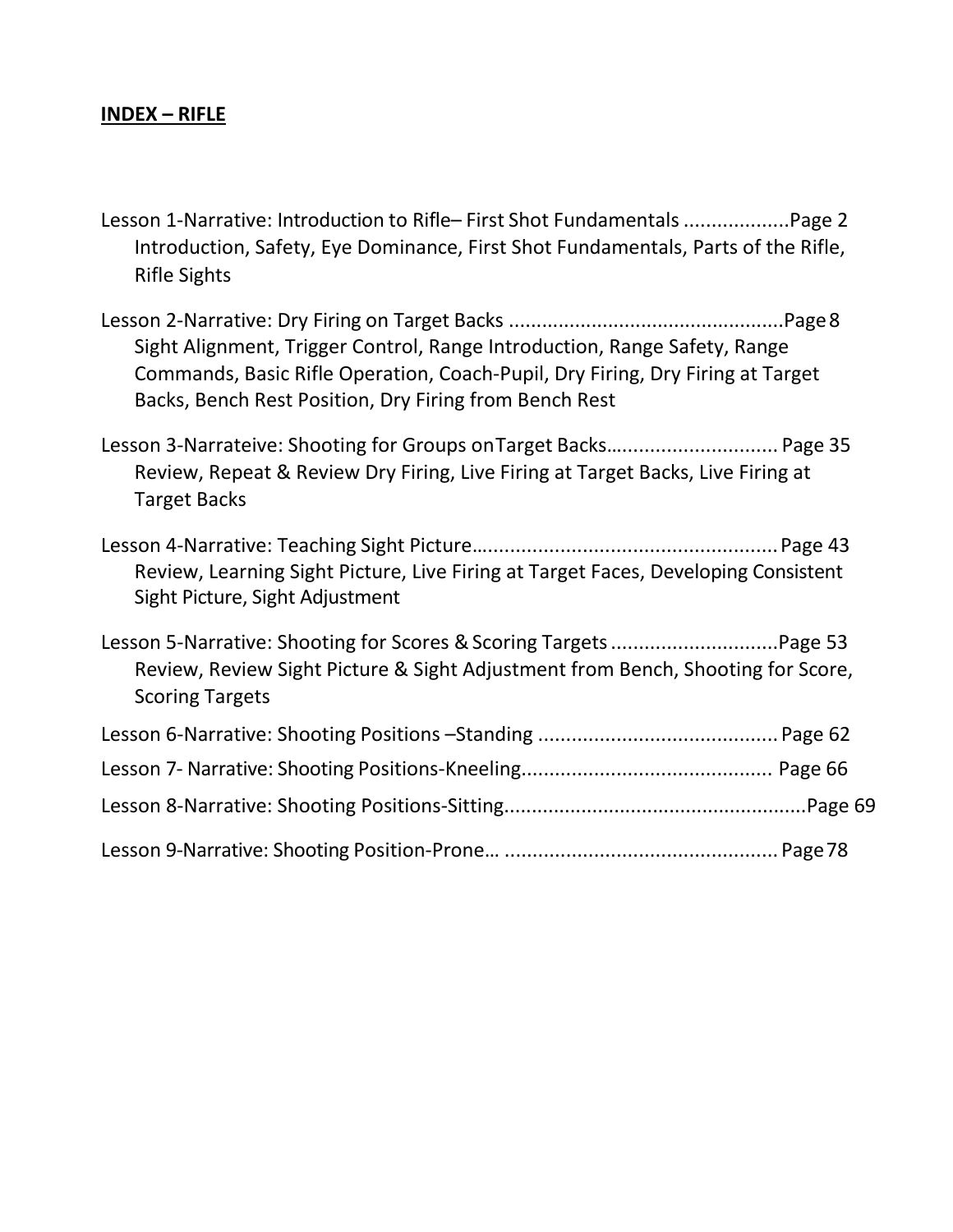# **Lesson 1 Narrative**

*Instructor note:* The first part of the introduction must be customized to the site and any specific rules and regulations that apply to it. Good teaching and learning require that you create a positive, respectful and mutually supportive atmosphere. The range must be firmly and absolutely under the control of the range officer, but the atmosphere must be friendly and supportive. The introductory statement is your first opportunity to set that tone. Exercise great care in phrasing your comments.

As in all other shooting sports lessons, these may be combined into longer sessions if the situation dictates. The greatest concern in longer sessions is fatigue and lapses of attention. Be cautious and aware of young audiences.

Welcome to the first session on rifle shooting. Before we begin today's program, we need to introduce ourselves and become familiar with this facility. Introduce yourself and any other instructors, teen leaders or sponsors. If time permits, have the kids and their parents introduce themselves as well. Note the locations of food and drinks, bathroom facilities and any off-limit areas. Note the time schedule you will be following, too. If an indoor range is being used, stress that no food or drink will be allowed on the range – to avoid ingesting air-borne lead. Shooters must wash their hands and face before eating or drinking any time they handle lead pellets or fire any powder burning rifle.

Rifle shooting is a very safe sport, but it is only as safe as the people participating in it. Because of this, we will be teaching discipline, range control commands and range courtesy as we teach the other elements of rifle shooting. Since each person has only one set of eyes and ears, we will require that everyone on the range wear eye and ear protection during live firing. Tempered eye glasses, safety glasses or shooting glasses may be worn to protect the eyes. Foams plugs, custom fitted plugs or ear muffs may be worn to protect the ears. Shooting safety is mostly common sense and personal responsibility. Those characteristics are usually linked to adult behavior. During these sessions, we will treat you like adults and expect you to act in an adult manner on the range. No abusive, disruptive or foolish behavior will be tolerated. One instance of such behavior will result in the person being removed fromthe range for that session.

Repeated problems may result in the person being banned from the program. When more than one shooter is shooting on a firing line, some means of control is essential. We will be using a range officer and range commands to control our shooting. All rifles are to be made safe (empty, action open and open bolt indicator inserted) and grounded (placed on the shooting mat) until the range officer gives the command to make ready. Once the make-ready period is completed, the range officer will call "Ready on the firing line? Please respond by firing point number?" Each shooter or coach should respond by stating "ready" or "not ready" and the firing point number. This increases involvement and provides better control of the firing line in the early stages of instruction.



As the shooters become more experienced, this command may be replaced by a more traditional series of commands. "Ready on the right? Ready on the left? Ready on the firing line?" Appropriate pauses follow each one as the range officer watches for responses. Any shooter not ready should raise a hand and call out "not ready." When the range officer has determined that the range is safe and ready, he or she will state "the line is ready." The next command will be "commence firing." In competitions, the range office may state the time limit for shooters to complete that stage of the competition. At the end of the stage or at any time when an unsafe condition develops, the range officer will call "cease fire." At that command the shooters must immediately stop shooting, unload and open their rifles and place them on the bench or shooting mat with the action exposed and the muzzle pointing down range. Anyone may call cease fire if they see an unsafe situation. If the stage is completed, the rifle is made safe and grounded. After doing so, the shooter steps back one step from the firing line and waits for further instruction from the range officer. The purpose of a firing line is to keep all shooters in a line. Should shooters drift back from the line or move beyond it, an unsafe situation might develop. For that reason, everyone on the range should make active shooters stay on the firing line during a shooting session.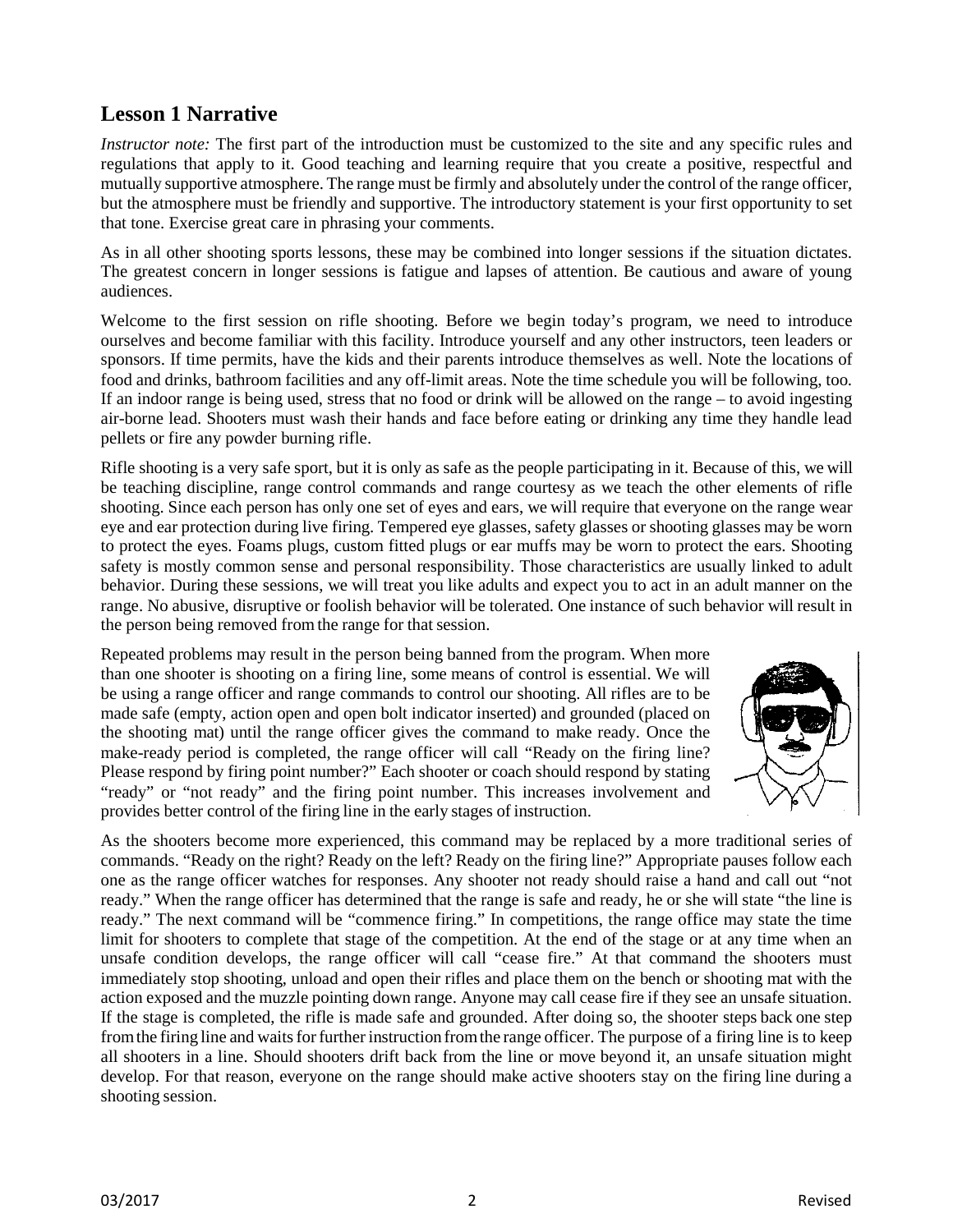There are 10 Commandments of Shooting Safety. For our purposes, we will stick with three cardinal rules.

- *6. Always* keep the **muzzle** pointed in a safe direction. That means point it straight up while carrying it into the range area and down range from that point on. It is vitally important to *always* watch where the muzzle is pointed.
- *7.* Keep the **action** open with the open bolt indicator installed until the range officer has declared the range ready and the firearm is loaded for shooting.
- *8.* Keep fingers off the **trigger** until ready to fire.

Following these three simple rules and using a little common sense and courtesy can keep the firing line safe for all shooters.

#### **Eye Dominance**

Learning to shoot well is much easier when the shooter uses their dominant eye for sighting. Nearly everyone has a dominant eye, just as they have a dominant hand and a dominant foot. Select a partner and stand squarely facing that partner two to three arm-lengths apart. One member of each pair needs to be an observer. The other member will be the "shooter." Shooters should extend their arms forward with the hands in front of the waist and place one thumb on top of the other one. Keeping the thumbs in place, cross the fingers of the top hand over the fingers of the bottom hand to form a small triangle. Now, with both eyes open, extend the arms to eye height and look at the observer's nose through the opening. The observer should note which eye they see looking back through the triangular opening. Then, keeping the nose centered in the opening, the shooter should slowly bring the hands back to his or her face. The opening will come to the dominant eye. The observer should watch for switching between the eyes as the hands move toward the face. The shooter should stand square to the observer without leaning, canting the head or squinting one eye. Try it a couple times to confirm your observation, then switch roles and repeat the process.

How many of you came to your left eye? Right eye? You should shoot with the dominant eye, regardless of whether it is on the same side as your dominant hand. Using the dominant eye reduces tension and eye fatigue and helps in seeing the target clearly and quickly. Keeping both eyes open increases depth perception as well. Those whose eye and hand dominance is on opposite sides are cross- dominant. You should shoot from the dominant eye side, even though it feels clumsy and uncomfortable. Your hands and feet are much easier to train than your eyes. Even if you are already shooting from the "off-eye" side, you will improve more rapidly by switching to the dominant side. A few people are ambidextrous. A similar number are ambi-eyed, that is, their eyes switch dominance when an obstacle is placed in front of them. Shooters with this situation can use a shield, a spot on their shooting glasses or some similar barrier to assure the same eye is used every time they shoot. Even persons with a specific eye dominance may find a barrier device helpful. Be sure you remember which eye is your dominant one so you can use that side in your shooting.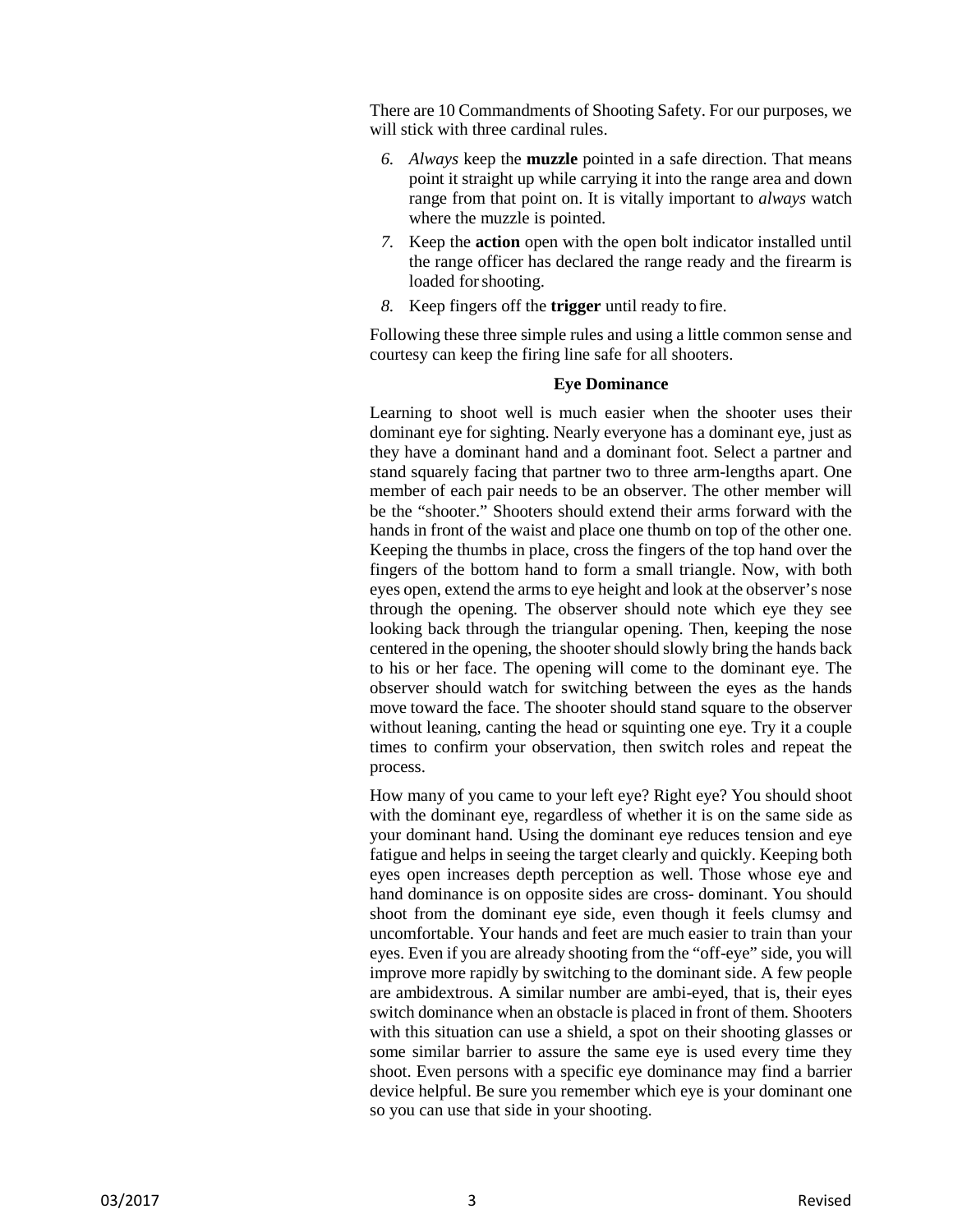#### **First Shot Fundamentals – Firing the First Shot**

The youth who participate in 4-H shooting sports sign up for the project because they want to shoot. The first shot fundamentals concept is designed to allow them to safely fire some introductory rounds so their curiosity can be satisfied and so they will return for the next lessons. The steps in executing the first shot fundamentals can be found on page 6, item III. First Shot Fundamentals. Prior to the session, the range should be set up so the participants will be firing from a bench rest, seated position. Blank sheets of paper should be posted as targets or targets with the backside facing the shooter and the bullseye facing the target frame (target backs). At this stage, we are not concerned with accuracy but simply having them safely fire their first shots. Have the rifles in a rack with open bolt indicators installed. Ammunition must be at a secure point and not on the firing line.

Now that the shooters have determined their dominant eye, provide them with a brief explanation of the rifle parts and rifle sights, and sight alignment (listed below). A detailed explanation of the rifle parts can be provided after firing the first shots.

Safety is the priority. You must have an experienced assistant instructor at each firing point assisting first time shooters and a range master overseeing the operation of the range. Insure all shooters have their eye/ear protection. The range master gives the firing line commands. Give the command "shooters to the line". Once the shooters are seated, have the assistant instructors bring the rifles to shooters at the bench and demonstrate how the rifles operate while keeping the muzzles pointed downrange. Assistant instructors now allow the shooters to operate the rifles, sight downrange, and dry practice squeezing the trigger.

Once the familiarization period is complete, give the command, "Is the line ready? Respond by firing point number." If all shooters and assistant instructors are ready, give the command, "The line is ready." At this time have the assistant instructors pick up five rounds of ammunition from the secure ammunition point and take it to the firing line. Give the command "Make ready." The assistant instructor may load the rifle. Give the command, "Commence fire." When shooting is complete, give the commands "Cease fire" and "Make the line safe." The assistant instructor insures the rifle is empty and inserts the open bolt indicator. The range master confirms that all rifles are made safe and has the assistant instructor return the rifles to the racks.

When all shooters have fired at least five familiarization rounds, they wash their hands to remove all lead particles and return to the class room for more instruction.

#### **Orientation to the Rifle**

Rifles, like many other firearms, are composed of three basic elements: a **stock,** an **action** and **a barrel.** These parts work together to make a functioning rifle. The stock functions as a grip or control element and also helps to direct and distribute **recoil** energy. The **forend** or **forearm** is supported by the non- dominant hand (dominance is always related to the eyes). The **forend** provides support for the **barrel** and aids in directing it toward the target. The grip (wrist, small or pistol grip) provides a secure surface for the dominant hand and helps to locate and position the trigger finger.

The remainder of the **butt stock** serves several functions. The comb supports the face and helps to align the eye with the sights. The butt supports the rifle on the shoulder and helps to distribute the recoil energy. In general, the stock helps to position the rifle relative to the shooter and to place its other parts in a location where they can be conveniently used.

The action contains the operating parts of the rifle – those parts that cock, load and fire it. The **bolt** or **breech block** may be involved in cocking the trigger mechanism, but its main function is to lock the cartridge in place and to firmly support its base or head. The **trigger** is a lever that releases the firing mechanism, causing the rifle to fire. In powder-burning rifles, the trigger releases a firing pin or hammer that strikes a primer, setting off the chemical part of the shooting process. In air guns, it releases the air charge to drive the projectile. The **safety mechanism** is another obvious and important part of the action. It is a mechanical device. Like other mechanical devices it can fail or break. The shooter should learn to use the safety only in addition to proper and safe firearm handling. Some safeties block the operation of the trigger. Others may lock the firing pin in place. Still others may lock all parts of the action. However, the only truly adequate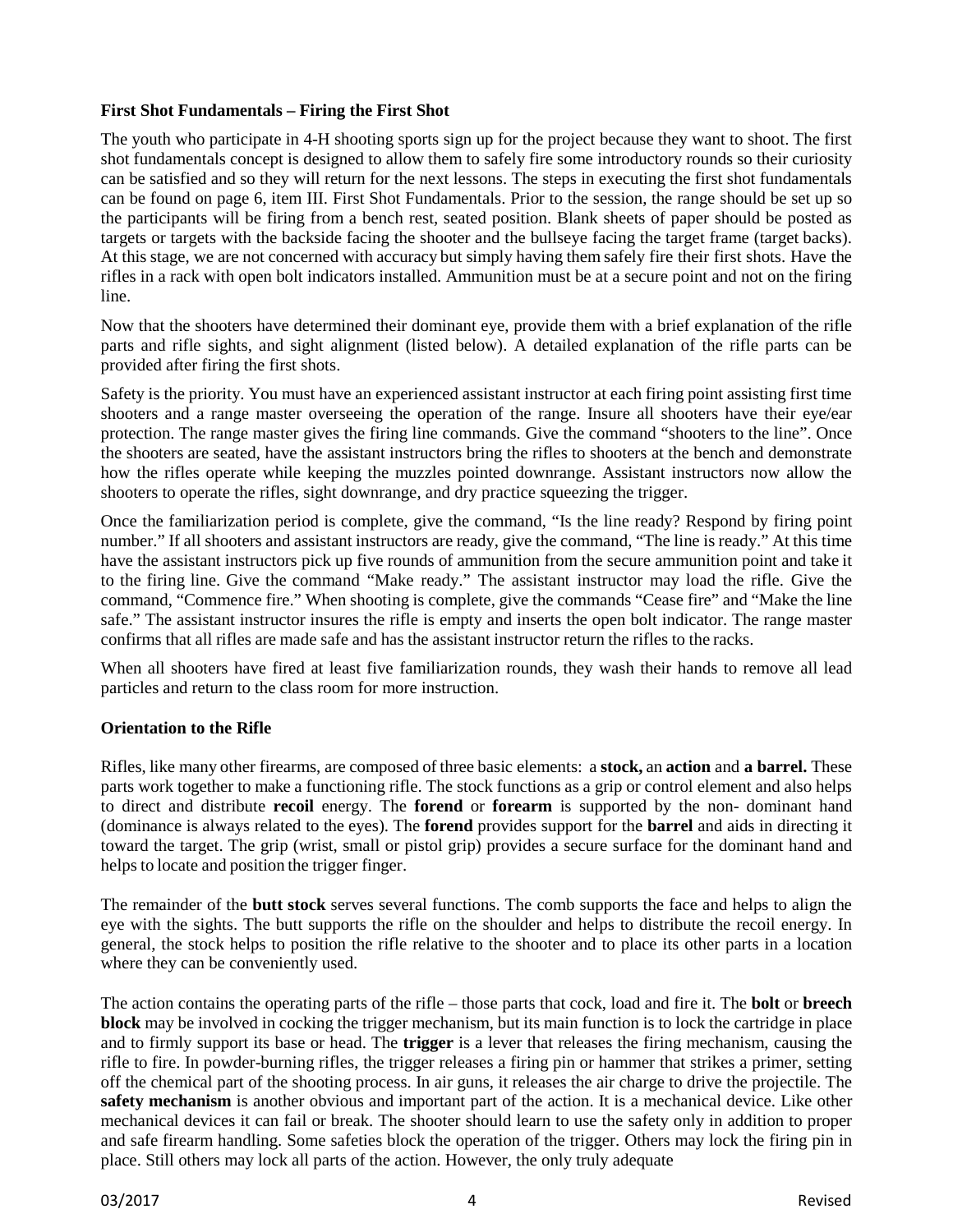Safety is the one behind the bolt – the shooter. Keeping the firearm pointed in a safe direction at all times prevents accidents.

The barrel is a launching tube for the projectile. It is designed to contain the great pressures generated when a rifle is fired. On the action end of the barrel, a specially shaped opening, called the **chamber**, is designed to fit a specific cartridge. It supports the cartridge firmly and allows the case to seal the chamber when the arm is fired. The opposite end is the muzzle. It is the spot where the bullet exits, and it points toward the impact point of the projectile. The cylindrical hole between the chamber and the muzzle is the **bore.** It has a diameter specific to the chambering, which permits the bullet to seal the bore while still being able to pass through it. The rifle bore has spiral set of ridges (lands) and grooves (rifling). These lands and grooves cause the bullet to spin, giving it greater stability in flight.

The barrel is fitted with sights. They are reference points that align the eye with the bore so that the shooter looks where the bullet is going. Once the sights are aligned with the barrel, the entire unit may be moved to point the barrel at the intended point of impact. Many different types of sights exist, but all of them serve the same purpose.

#### **Types of Rifle Sights**

Rifle sights may be divided into metallic sights and optical sights. Metallic sights can be further divided into **open sights,** those with metal only at the bottom and perhaps sides, and **receiver** or **peep**  sights, which use a hole or aperture as an aiming point.

Open sights come in a wide variety of designs, but they can be grouped into three basic categories. **Patridge-style sights** have a square notch and flat top on the rear sight and a rectangular post or blade as a front sight. The sights are aligned by centering the

post in the rear notch and aligning the top of the post with the top surface of the rear sight. **Notch or V-sights** feature a V-groove with or without a notch in the center. The front sight is usually a bead or ball on a thin post. They are aligned by placing the full ball or bead in the notch or at the base of the V- groove. **Buckhorn sights** are similar to notch sights, but they carry extended "horns" up the sides of the sighting area.

Receiver or peep sights have a relatively small aperture or hole in a disk as a rear sight. The shooter looks through the hole to the front sight, which may be a post, a bead or ball on a post or another aperture. The front sight is simply centered in the opening to align the sights. Receiver sights are more accurate and quicker to use after a little practice than open sights.

Optical sights come in several varieties. Aim-point devices superimpose an electrically generated aiming dot on the target. While they are popular with some pistol shooters, relatively few are used by rifle shooters. **Laser sights** project an aiming dot onto the target. Although they are used by some police and military agencies, the shooting public rarely uses them. Most shooters use a **telescopic sight** when they elect to shoot with an



The table below shows which direction the sight knobs must be turned to move to a shot.

|                | Clockwise | Counter clockwise |
|----------------|-----------|-------------------|
| Elevation Knob | Up        | Down              |
| Windage Knob   | Right     | Left              |

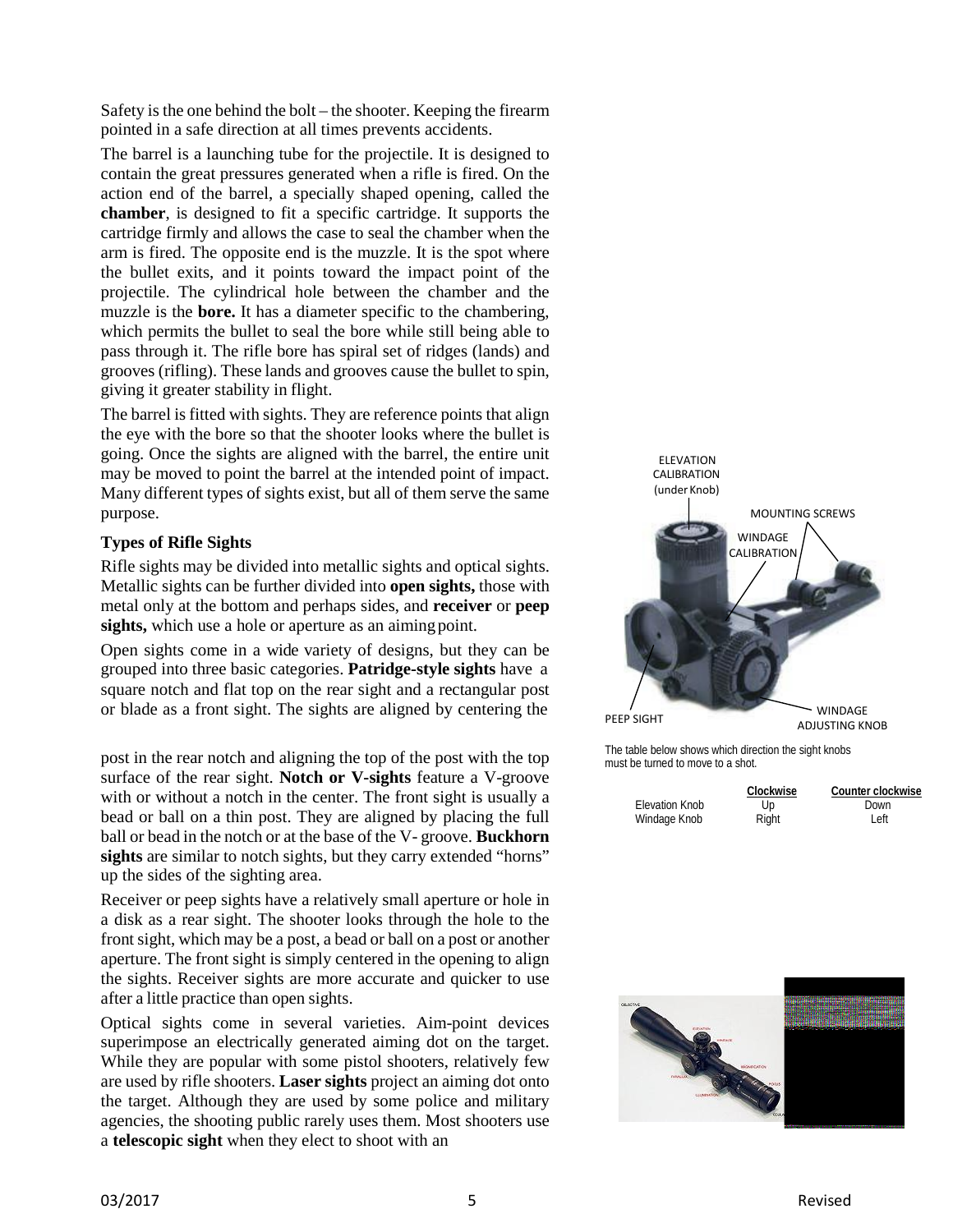optical sight. The lenses tend to put the target and the reticle (the aiming device) on a common focal plane, so the shooter can see both of them more clearly. These sights may or may not magnify the target. They eliminate the need for sight alignment and provide more precise aiming than other types of sights. A wide variety of reticles are available in telescopic sights. The most common reticle is a cross-hair or cross-wire design, where the intersection of the stadia wires is the aiming point. Some shooters prefer one or more posts, either flat topped or tapered. Others prefer a dot suspended on extremely fine cross hairs. The duplex style is also popular, where relatively fine tapered posts or coarse tapered cross hairs become a fine set of cross hairs in the center of the scope. Some sights have multiple stadia wires that can be used as a range finder. Each of these reticles has advantages but the duplex, cross hair, dot and post are the most commonly seen.

Sight selection must consider several factors. The rules of the match may restrict the selection. Many matches, for example, stipulate that only metallic sights can be used. The shooter's vision may influence the type of sight that can be used effectively. The purpose for which the sight and the rifle will be used strongly influences the type of sight selected. Expense is also a significant factor. Generally open sights are provided with rifles and are the cheapest. High quality receiver sights and optical sights are much more expensive.

For precision shooting, most shooters rely on either good receiver sights or telescopic sights (when permitted by the rules). Position shooters usually use metallic sights, while light rifle, silhouette or bench-rest shooters usually rely on optical sights. Hunters usually elect telescopic sights or receiver sights, although large numbers of hunters who take their game at close ranges use open sights. Some special hunts, like primitive hunts, require open sights. For **plinking** and fun shooting, any sight that will let you shoot up to your standard of accuracy is fine.

#### **Shooting Journal**

Record keeping is an important part of 4-H club work and many of you already maintain a project record book. Shooters also keep records in what is called a shooting journal. Shooters record such things as sight adjustments, target scores, equipment maintenance, etc. You should prepare a notebook that you can use as your journal for this project.

#### **Summary**

We have learned about the facilities we will be using and about the basic rules and regulations for using them. We have also learned the three cardinal rules to help keep our shootingsafe.

- 1. We will keep our **muzzles** pointed in a safe direction.
- 2. We will keep the **action** open and the rifle empty except when actually shooting as directed by the range officer.
- 3. We will keep our fingers off the **trigger** except when actually firing under the direction of the range officer.

All rules of safe firearms handling apply, but these form the foundation for the target shooter.

We explored the structure of rifles and learned the form and function of the stock, action and barrel. In addition to the parts and functions, we looked at several types of sights and discussed sight selection. We determined our eye dominance and learned why it is important to shoot with the dominant eye. We also discussed some of the ways to ensure that the dominant eye is used in sighting. We fired our first familiarization rounds. Next time we will be using the rifles in a dry-firing exercise on the range.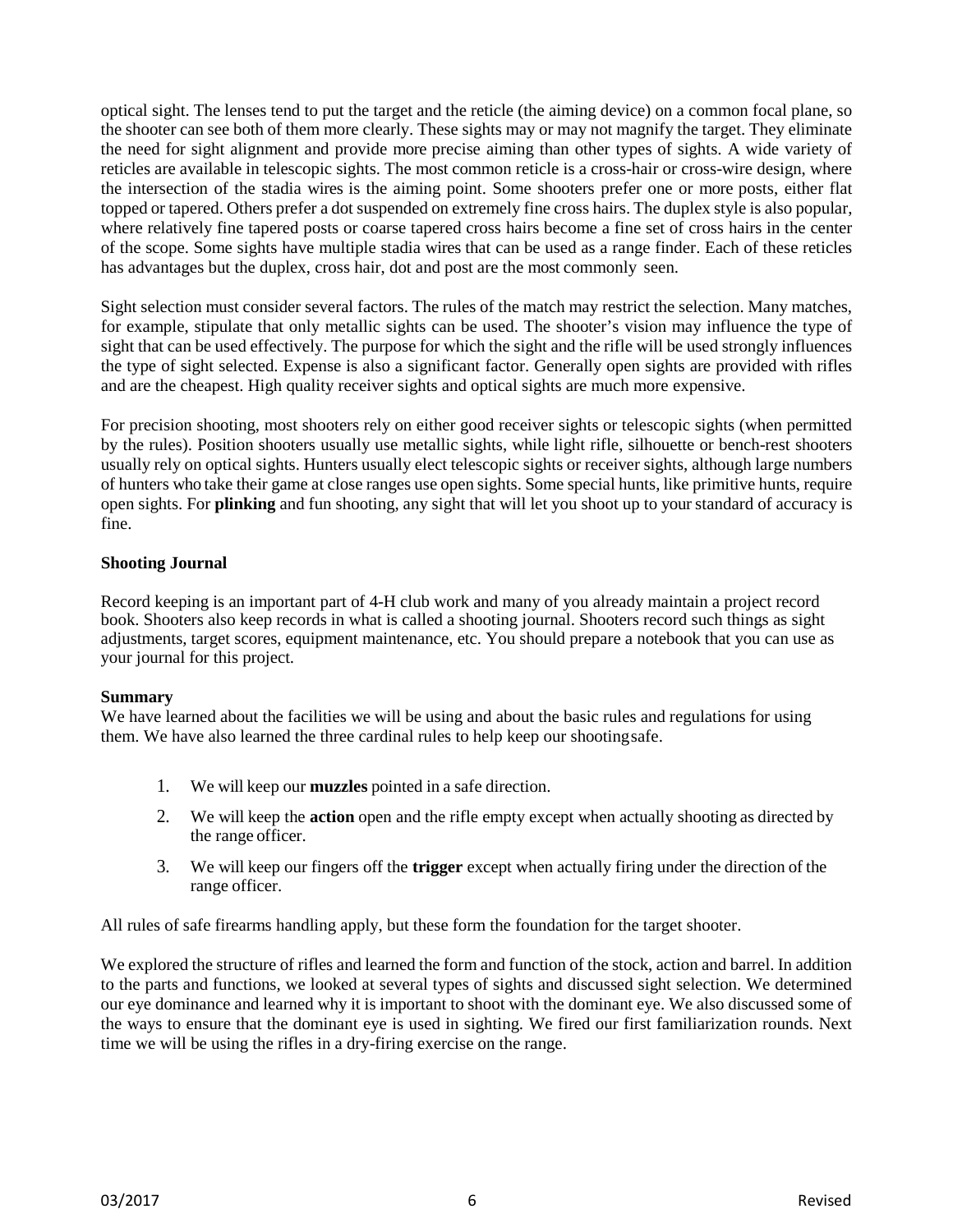#### **Summary Activities**

- 1. Have parents or teen leaders go through a range exercise making some deliberate errors in firearms handling. Have participants comment on their mistakes and state what they should have done to handle the firearms properly. Divide into two teams and play an identification game. Show a picture or describe a function of a rifle part. Alternate between teams and make sure each member takes a turn in identifying the parts and/or their functions.
- 2. Have participants check the eye dominance of their parents or other family members.

- 1. Diagram and label a rifle and its functional parts in your shooting journal or notebook, or make a poster to illustrate the parts and function of a rifle.
- 2. Develop a set of posters or signs that reinforce the rules of safe firearms handling on the range.
- 3. Study a reference on firearms to determine how they work. Study the parts of the firearm more completely. Share your information with other members of your club.
- 4. Develop a set of firearms safety posters that can be used in teaching the introductory lesson in rifle shooting.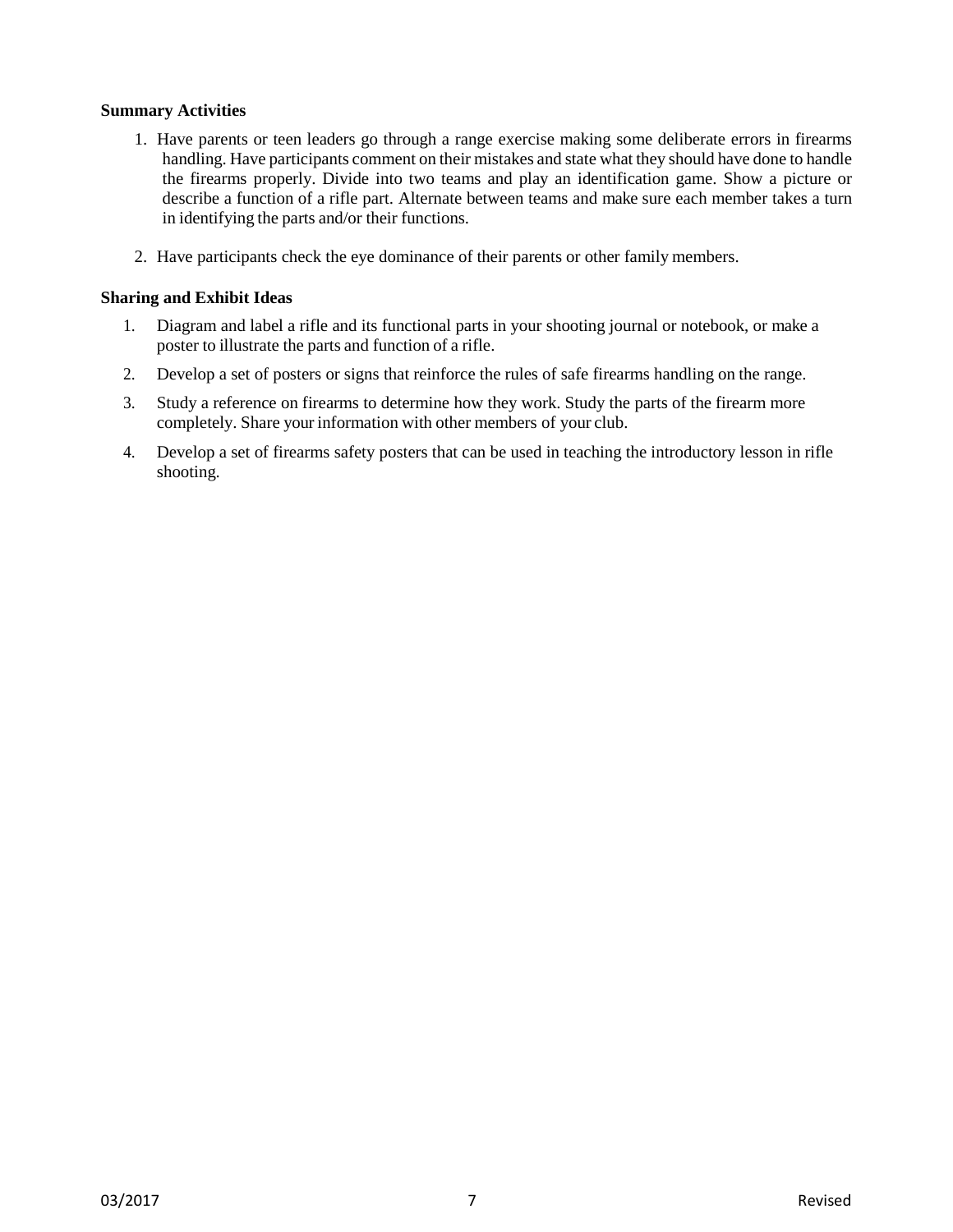# **Lesson 2 Narrative**

In the last session, we discussed the facilities and the basic rules for using them. We reviewed the basic rules for shooting safety on the range and emphasized three of them: **muzzle** pointed in a safe direction, **actions** open and empty and finger off the **trigger**. We noted that both eye and ear protection are essential for all persons on the range. Some situations with air rifles may require ear protection, but not all. We discussed the parts of the rifle and how they work. We checked our eye dominance, and we discussed sights and how they operate. In this session, we will be dry firing to practice sight alignment and trigger control.

# **Sight Alignment**

Sights are reference points that aid in aligning the shooter's eye to the bore of the rifle. Once the bore and the eye are aligned, the bore can be pointed at a desired point of impact. With **metallic sights,** the shooter focuses on the front sight. The front sight is then positioned properly in the rear sight, keeping the front sight in sharp focus and allowing both the rear sight and the target to be slightly blurry.

Sight alignment differs with the various types of sights. With **telescopic sights**  (scopes), the lenses inside the sight align the sighting device or reticle with the bore. The target and the **reticle** appear on the same focal plane, so both of them are in sharp focus at the same time. Adjusting the sight setting changes the relationship with the bore, but on most modern scope sights, the reticle remains centered. **Receiver** or **peep sights** are aligned almost automatically by the eye. As the front sight is viewed through the rear aperture, the eye tends to center the front bead or post in the aperture. When a front aperture is used, the eye tends to center the inner aperture in the outer (rear) one. Concentration on the front sight is somewhat automatic, since the rear sight is too close to the eye to remain in focus.

Open sights are properly aligned when the front sight is centered in the notch or Vgroove. Partridge-style sights center the front blade in the notch and level the top of the blade with the top of the rear sight. Other styles center the bead in the notch or groove in the rear sight. More concentration may be required to focus on the front sight with the multiple images of an open sight and a target.

No matter what type of sight is used, proper sight alignment is critical to accurate shooting. Improperly aligned sights will not even allow the shooter to adjust sights to the barrel adequately. Practicing sight alignment can lead to improved shooting and tighter groups.

## **Trigger Control**

Trigger control simply means learning to press the trigger directly to the rear in a smooth motion with constant pressure and without disturbing the sight alignment or sight picture. While many shooters suggest squeezing the trigger, that idea sometimes prompts shooters to apply pressure with the entire hand. Such pressure almost invariably disturbs the sight alignment. Proper trigger control requires that the only change in hand pressure be the straight-back push of the trigger finger on the trigger. Adjusting the trigger finger placement on the trigger can aid in achieving a straightback pressure. Pistol shooting demands good trigger control and is excellent practice for good rifle shooting.

Proper trigger control can be demonstrated and practiced with an exercise using an eye dropper. With the eye dropper filled and held between the thumb and the tip of the index (trigger) finger, press gently with the finger to drop several drops, one at a time, on the same "target." Then try by squeezing with the whole hand or moving both the thumb and the finger at the same time. You will see that the first method is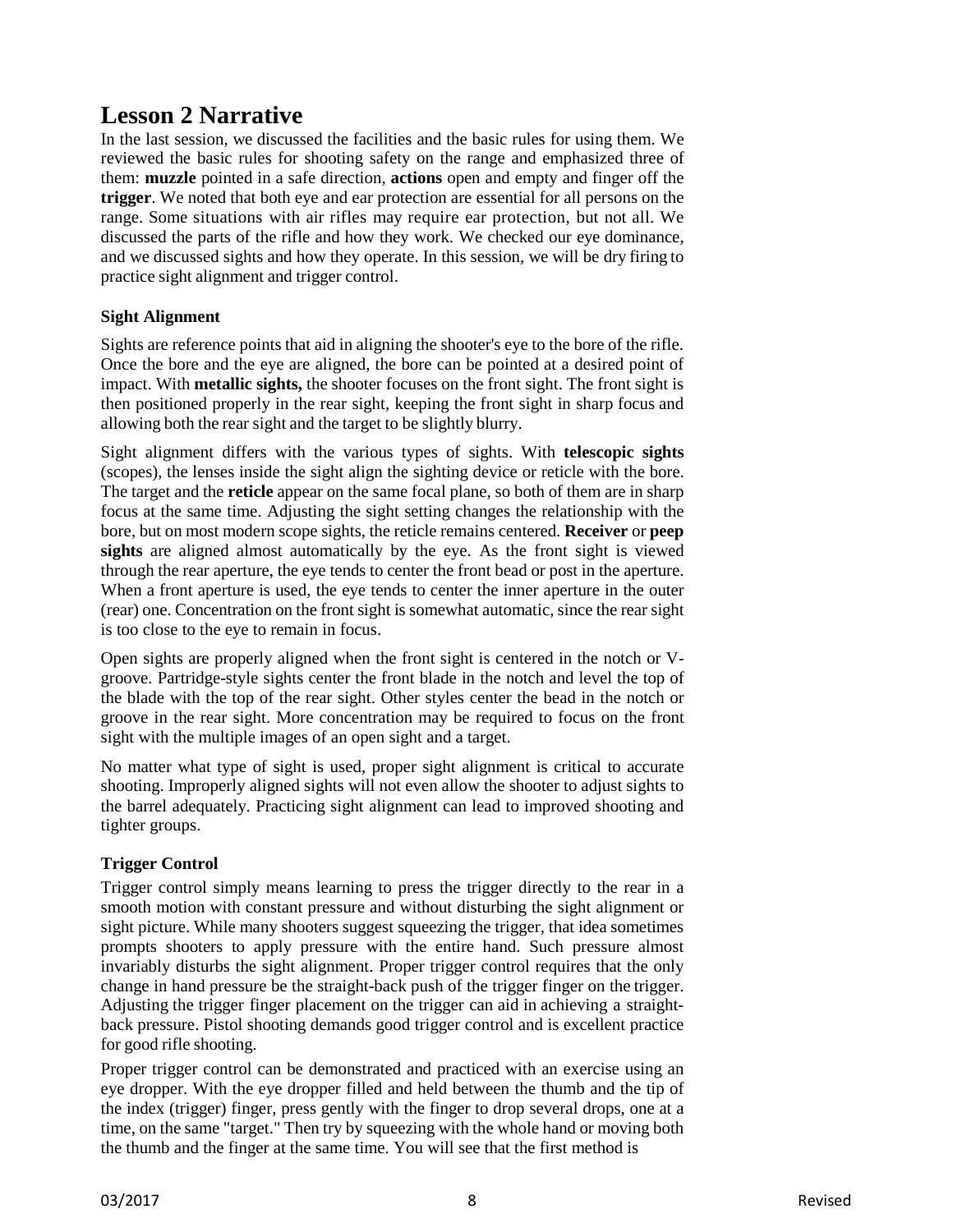more precise. Try holding the entire hand still while moving only the trigger finger. As you overcome the tendency to move the entire hand, your ability to maintain sight alignment willincrease.

#### **Range Commands and Procedures**

The first rule of range etiquette and safety is that the range officer is in complete and absolute control of the range at all times. Safety is our constant and primary concern, and the range officer's first priority is to maintain range safety. Everyone on or near the range is personally responsible for safety as well. To protect sight and hearing, eye and ear protection is required of all persons on or near the range. In addition, no nonsense, disruptive activity or abusive behavior will be permitted on or near the range. Shooters, particularly beginning shooters, need to concentrate on safety and the fundamentals of proper shooting. Distractions reduce concentration, hinder learning and create potentially dangerous situations. They cannot and will not be permitted. Participants who fail to exercise good judgment and the highest standards of behavior will be removed from the shooting range for the duration of that session. Repeated problems may result in being banned from the entire instruction program.

Three simple and basic rules apply to firearms handling to help keep the operation of the shooting range accident free. First, **muzzles** will always be kept pointed in a safe direction. They should be held straight up when the rifle is being brought into the range and pointed down-range at all times when it is on the firing line. The shooter (and coach) must watch muzzle direction at all times. Second, the rifle will be kept empty with the **action** open and exposed to view at all times except when it is actually being fired. Range officers or their assistants will inspect every rifle when it is brought onto the range or removed from it. The action should be open at that time for their inspection. Third, the finger will remain off the **trigger** except when the shooter is in the act of firing, either dry firing or with live ammunition.

If a problem arises while shooters are on the range, a shooter must decide what to do. If any unsafe condition is present down range, the shooter should call "cease fire" immediately. If a malfunction or equipment problem occurs a shooter should raise his or her hand to signal the range officer or an assistant. The rifle must remain pointed down-range at all times. Keeping the rifle pointed down range is particularly important if an ammunition malfunction or misfire occurs. The rifle should remain pointed down range for at least three minutes before the action is opened. Faulty ammunition should be placed in the barrels provided for proper disposal. We will use range commands consistently, and shooters and coaches are expected to learn them. The following are basic commands, you may add to these as the situation dictates, e.g., large groups of shooters, matches, etc. or use the Expanded Range Commands (below) when working with novices, but always use these Basic Range Commands as a minimum standard.

#### BASIC RANGE COMMANDS

*"Shooters to the line"* instructs shooters to move to the firing line. *"Load"* allows shooters to handle their rifles and load them. *"Commence firing"* signifies that live firing may begin.

*"Cease firing"* signifies that all firing stops and rifles must be unloaded or it signifies an unsafe situation where all firing stops and rifle actions are opened.

#### EXPANDED RANGE COMMANDS

*"Shooters (or relay [number] to the line"* instructs shooters (or coach-pupil pairs) to move to the line with their equipment. All equipment should be made safe, inspected and grounded at the shooting line. The muzzle must be pointed down range and the action must be open and exposed to view.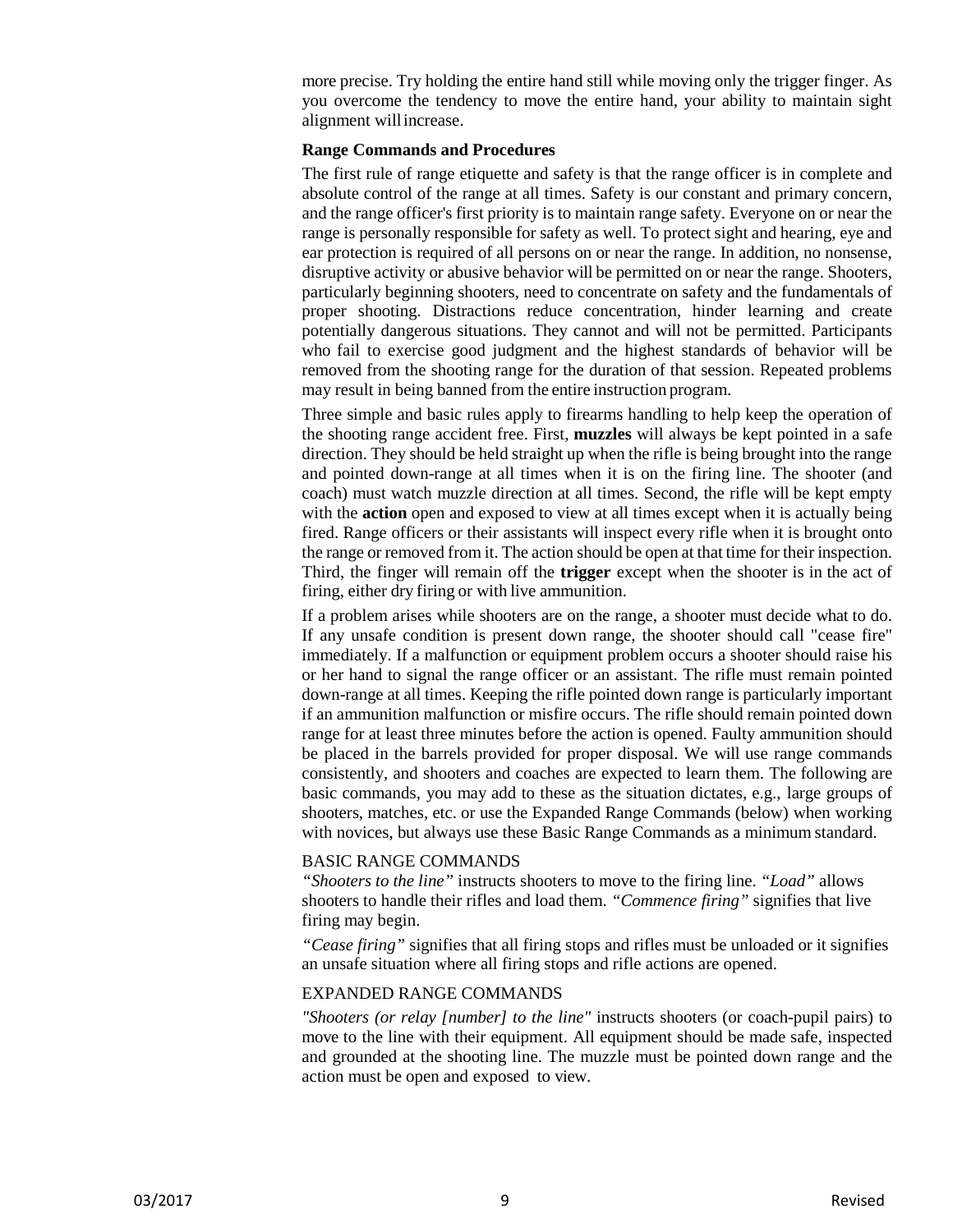*"Is the line ready? Please respond by firing point number.* "This query demands a response, either positive or negative, from every shooter or coach. After shooters gain more experience and confidence with range procedures, we will switch to a more conventional response. Then only shooters who are not ready will reply many shooters signify their readiness with a wave of the hand. Anyone who is not ready at this point should respond with a "not ready."

Once the range officer is satisfied that the line is ready, he or she will declare *"the line is ready"*. *"You may handle your firearms,* " or *"The preparation period begins now"*  allows shooters to handle their rifles. The rifles may be picked up and adjusted to the shooter at this command, but they MAY NOT be loaded. Preparing to load the rifle comes after the range officer declares the preparation period at an end. The range officer will state the readiness of the range, then declare it open by stating, "*Ready on the right. Ready on the left. Ready on the firing line* "This is the final opportunity to indicate that more time is needed.

Mechanical safeties are seldom used by serious target shooters, since the rifle is loaded only in preparation to being fired. To reinforce use of the safety and to add another safety checkpoint to our shooting procedure, we will keep the safety on except when the rifle is ready to fire. The range officer will issue the command *"Safeties off"* to move the safety to the fire position.

*"Commence firing"* signifies that live firing may begin. The rifle may now be loaded and fired. In competitions, the range officer will usually state the time allowed for the stage just prior to declaring the range open to live firing. Initially, the range officer will issue a series of commands to control actions on the range further. *"Load"* means the rifle may be loaded and charged if necessary. *"Align the sights,"* means to obtain a proper sight picture. *"Obtain a sight picture"* means to hold the sights on the target. *"Press the trigger,"* means to fire a controlled shot at the target. *"Follow through,"*  means to hold the sight alignment and sight picture through the shot. These extra commands will be eliminated after the shooters are familiar with the firing sequence. *"Cease fire.* May signify either the end of a time period for a stage or the presence of an unsafe condition. It means that all shooting is to stop *immediately.* Even a shot that is just about to "break" should be held back if it is possible to do so. At that command, all shooters and coaches repeat the command out loud, all shooting stops, and the action is opened, and any live ammunition is removed from the firearm. *"Make your rifles safe"* requires you to double-check the rifle to be sure that it is empty and the action is open. Insert the open bolt indicator. Some range officers will then tell you to *"Ground your rifles.* This means place them on the shooting mat pointing down range with the action open and exposed to view. Just as rifles are the first part of the equipment carried onto the range and checked as they enter, they are removed from the range first at the end of a relay. Rifles should be ready for inspection as they are being taken from the range, just as they were when being carried onto therange.

#### **Rifle Operation**

We learned the basic parts of a rifle and how they work in the last session. Each shooter should be completely familiar with the operation of his or her rifle. Study the owner's manual carefully or have someone who understands the rifle demonstrate its features for you.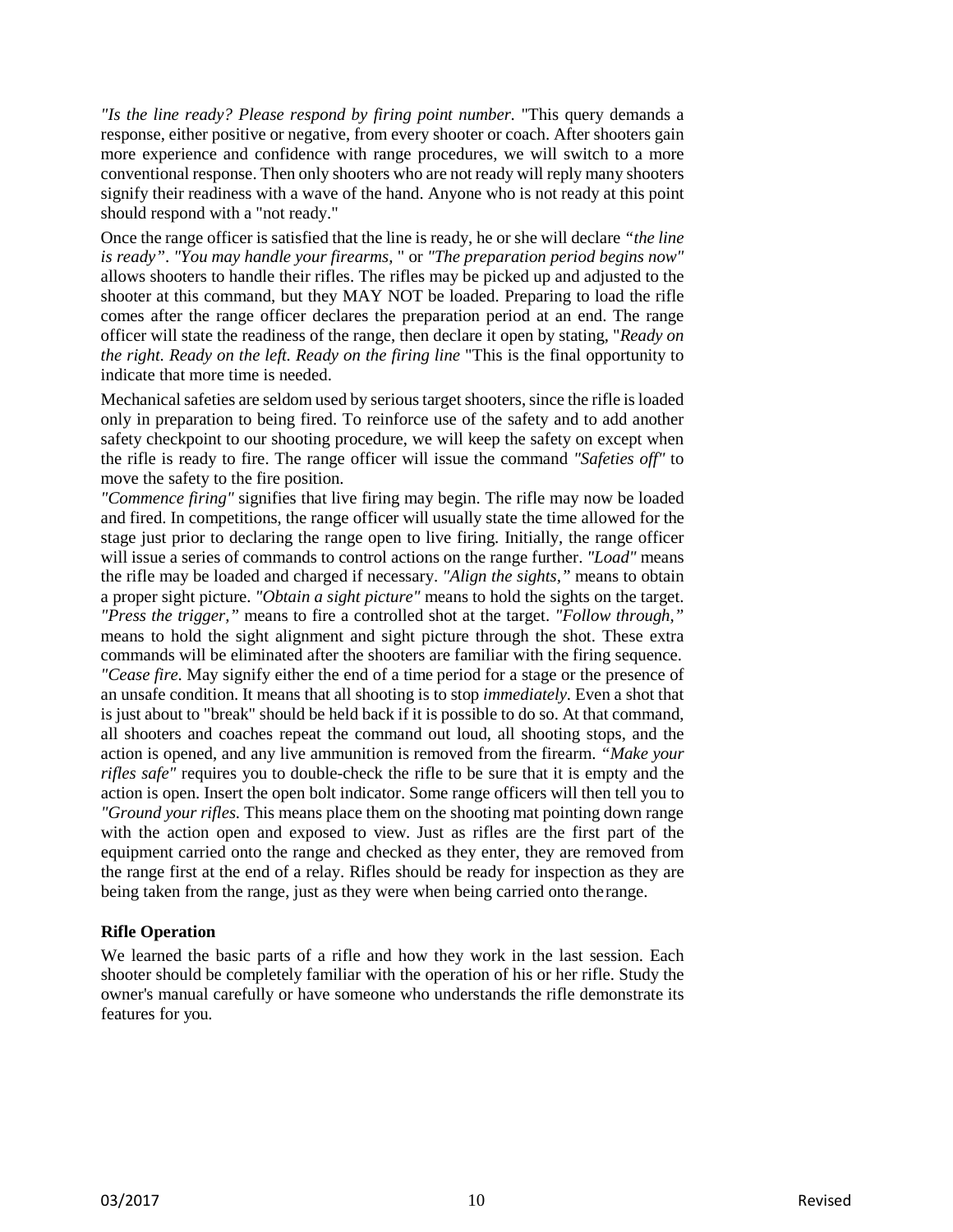Please pay close attention to the teen leaders as they demonstrate some basics of rifle operations. The safety is located on the trigger guard, or behind the bolt handle on the receiver, or on the rear of the bolt, or on the receiver tang. Most safeties located on the tang or the receiver are pushed forward to the fire position. Those mounted on the rear of the bolt are usually rotated to the right to fire. Cross- bolt safeties, found on the trigger guard, come in both right-handed and left- handed versions. They are pushed away from the dominant hand to fire. Study the safety on your rifle, and examine how it operates with the assistance of a teen leader or assistant. The basics of loading and unloading are also extremely important. We will be single loading our projectiles. Each pellet or cartridge is placed in the rear of the chamber and locked into place by moving the bolt forward. In many bolt-action rifles, the bolt is also rotated after it is closed to lock it in place. Practice the procedure without using any ammunition. In the beginning, the "coach" in each coach-pupil pair will be controlling all ammunition.

Muzzle control is critical in all phases of using a firearm. The shooter is responsible to watch where the muzzle is pointing at all times. "Coaches" should reinforce proper muzzle control, stopping the movement of the rifle if necessary. Range staff will watch each firing point in the beginning to support both the coach and the shooter. Air rifles have an additional safety concern. They must be charged with air before they can be fired. The rifles we are using require a single air charge. The operating handle is moved fully forward, then is pulled back and locked in place. Be sure to keep the muzzle pointed in a safe direction throughout the process. Also, keep your fingers clear of the charging lever while it is being moved. On many air guns the charging lever closes by snapping sharply into place. They can give you a nasty pinch if you are not careful.

#### **Coach-pupil Instruction**

The coach-pupil method involves pairs of shooters who change roles during the course of instruction. The "coach" reinforces proper technique, learns by instructing and supports the shooter. Coaches watch for compliance with all safety measures. They observe muzzle control and intervene if the muzzle strays from a down-range orientation. Coaches assist the shooter in getting the rifle properly placed on the bench or the shoulder. They control the ammunition and load the rifle in the beginning stages of learning. They also move the safety to the "fire" or "off" position and announce the condition to the shooters. Later, they may assist the shooter with loading. An adult or teen assistant will be available to support each coach-pupilpair.

#### **Dry Firing**

Dry firing is a valuable and inexpensive way to practice rifle shooting form. It is simply going through all the motions of shooting without ammunition. The shooter is free from worrying about scores and the noise of live firing, allowing greater concentration on the fundamentals of shooting. Dry firing helps to develop a feel for the trigger. No noise or recoil will disturb the process of developing a smooth trigger squeeze. Faulty trigger control can be detected because the movement is not covered by recoil. The shooter can experiment with finger placement on the trigger to achieve a straight-back pressure. Dry firing also helps the shooter develop consistent form, sight alignment, sight picture and follow through.

Air rifles may be dry fired merely by shooting without loading a pellet. Most air pneumatic air rifles may be dry fired without causing damage to the rifle. Since dry firing can severely damage spring-piston air rifles, always check with a competent authority to determine if the rifle you are using may be dry fired without damaging it. Rimfire and center-fire rifles may use snap caps or dummy rounds to cushion the firing pin.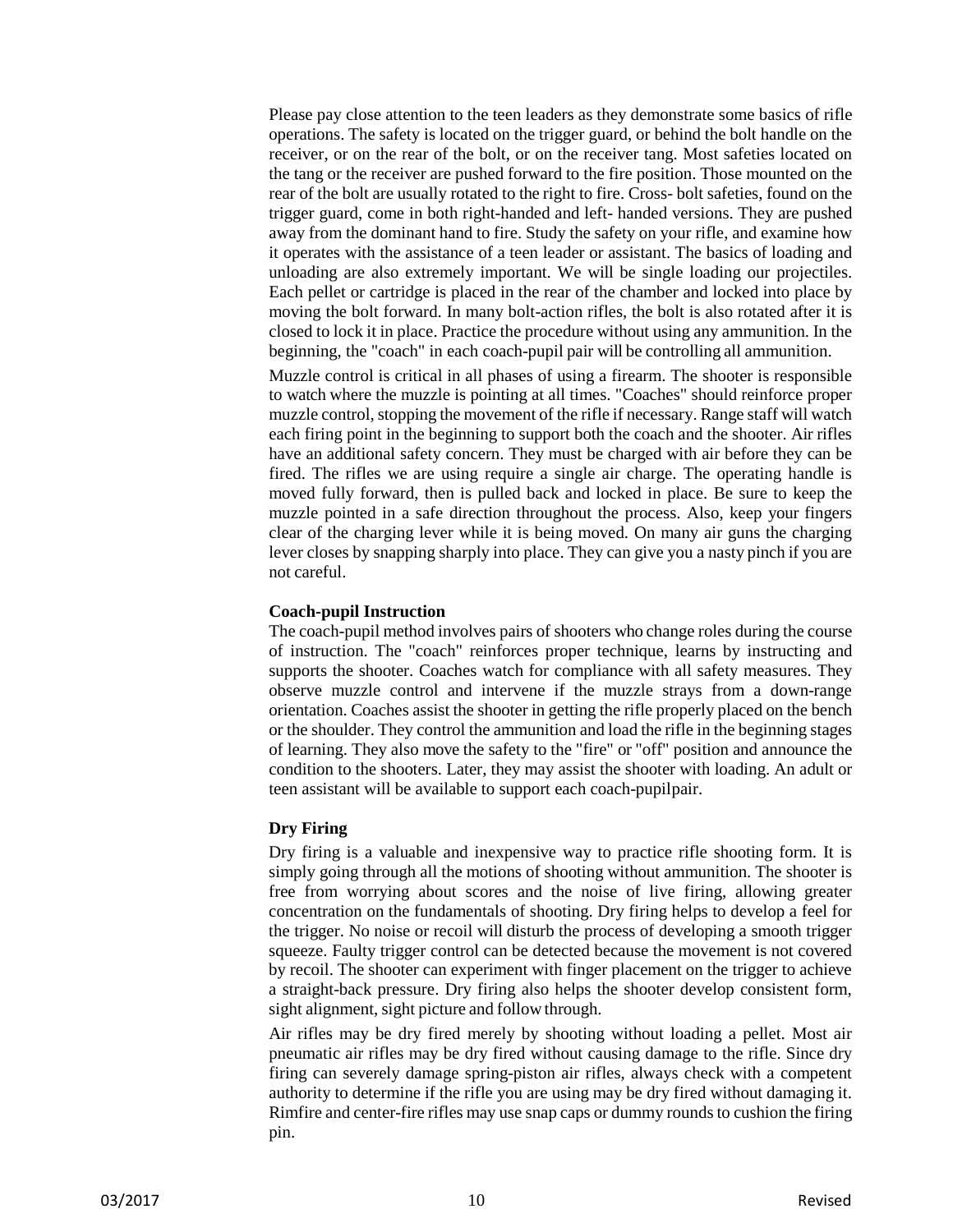#### **Dry Firing at Target Backs**

Initial dry firing and live firing will involve target backs rather than regular targets. Shooting at target backs emphasizes shooting groups and shooting form rather than hit location or scores. Thus, the blank target is a better learning environment for the shooter. The shooter should concentrate on proper and consistent sight alignment and good trigger control. Coaches should watch muzzle control and other safety elements. They should also help shooters concentrate on focusing on the front sight, trigger control and following through the shot.

All shooters should start from a supported, bench-rest position. The shooter is seated squarely to the target behind the bench. The rifle is supported under both the forend and the grip by sandbags, a cradle, a commercial rifle rest or similar supporting materials. The shooter's elbows rest on the bench. The dominant-side hand (shooting hand) holds the grip of the rifle, with the finger along the trigger guard. The "off" hand lies on the bench, braces the elbow of the shooting hand or braces the sandbag under the grip. The cheek rests on the comb with the dominant eye in line with the sights. The sights are moved to the desired point of impact by moving the rest and the rifle, not by muscling the rifle into position. The rifle should be stable. For the duration of the dry-firing exercise, the rifles should be empty or loaded with inert ammunition. No live ammunition should be present.

The first "shot" for each shooter will be fired on command. With the first relay on the line, have the shooter get into a good bench-rest position with the aid of the coach. After a few moments, determine the shooters' status by asking *"Is the line ready? Respond by firing point number, please* ". Each shooter or coach should reply by stating the number of their firing point and either "ready" or "not ready" Query any non- responders directly by number or name. . Once they are in position and settled (adults or teen assistants may need to help here), have the shooters insure their safeties are on and have the coaches remove the open bolt indicators." On the command *"coaches, cock your rifles*" coaches should cock their rifles and charge them with air if necessary. The coach switches the safety to *"fire"* on the command *"safeties off*" Shooters should get into position again and *"align the sights*" Caution shooters to align the sights properly and carefully. The *"center the sights on the target back"* command may require adjusting the rifle or rest positioning. *"Keep the front sight in focus, or press the trigger and follow through"* should result in a ragged series of reports or clicks. Next, issue the command "safeties on." Coaches should verify the safety position.

Then command *"make your rifles safe*" Shooters should open the action, insert the open bolt indicator leaving the muzzle pointed down range and the rifle supported in the benchrest position. This sequence should be repeated several times before the shooter and coach switch roles. Repeat the dry firing exercise several times with each shooter. Watch for lack of attention, signs of boredom or confusion.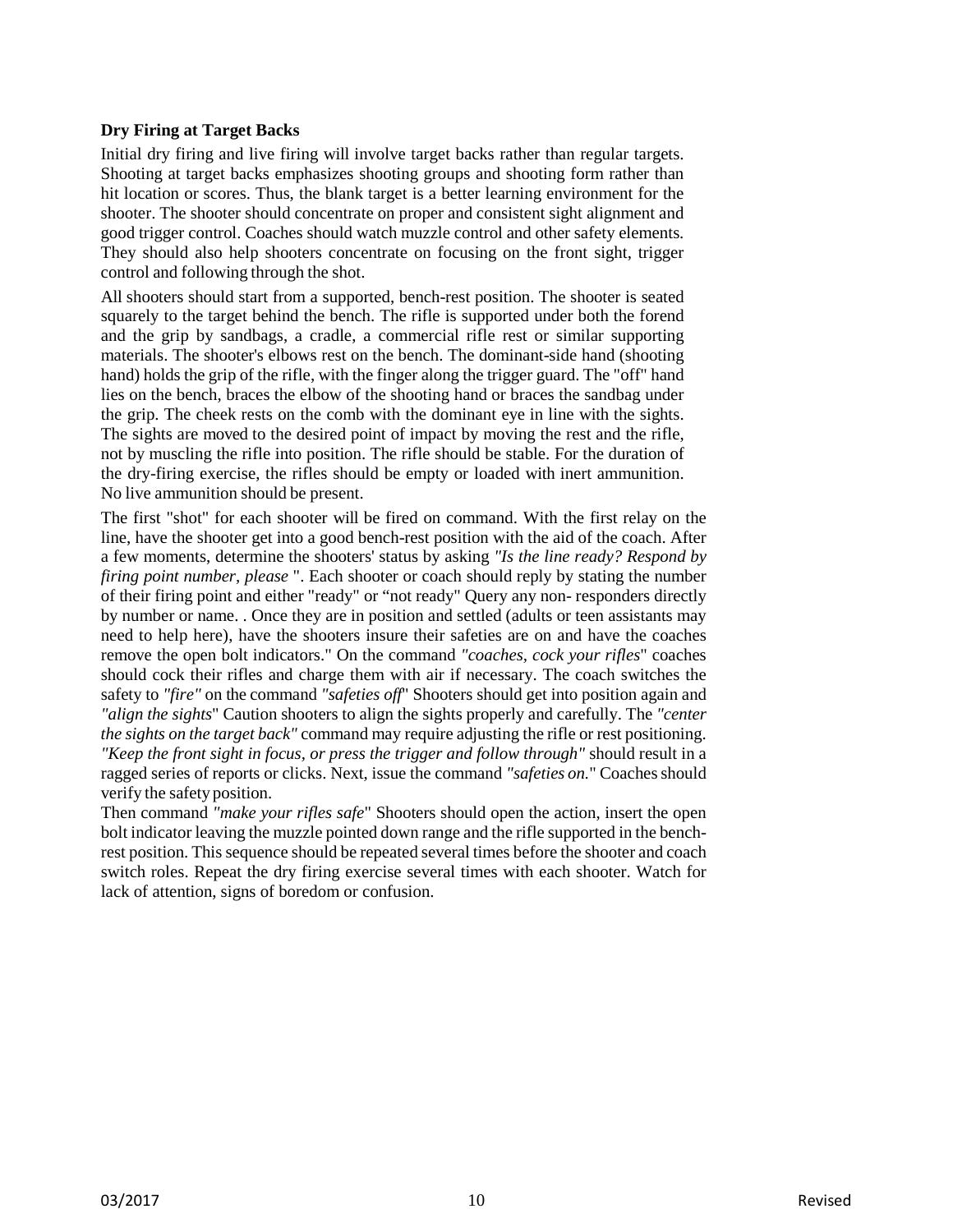#### **Summary**

Proper sight alignment involves focusing the eyes on the front sight and centering it in the rear aperture, or in another pattern appropriate to the type of sight. Aperture and telescopic sights are preferred for this stage of instruction. Proper trigger control involves pressing the trigger until it "breaks," releasing the sear or firing the rifle without disturbing the sight alignment. That undisturbed sight alignment should be maintained during and after the firing with a solid follow through for the shot. We applied these principles by dry firing at target backs from a bench-rest position.

In addition to these mechanics, we have learned and practiced safe range management and operation procedures. Those procedures and commands have been practiced in a dry firing context. You have learned that dry firing is an excellent way to practice the fundamentals of shooting.

Remember that we will be shooting live ammunition in our next session. No one will be allowed to shoot without proper eye and ear protection, so be sure to bring it with you to themeeting.

#### **Summary Activities**

- 1. Have participants discuss the main points of the session (self- control, sight alignment and trigger control) and the reasons that they are important to good shooting.
- 2. Have participants record what they learned about sight alignment, trigger control and range operations in their shooting journal or notebook.
- 3. Have a more experienced shooter discuss why these basic elements of shooting are important to them and how they practice them. Emphasize mental control and dry firing.

- 1. Exhibit your shooting journal or notebook, showing the learning steps you have recorded during this series of lessons.
- 2. Develop a demonstration of a sight alignment exercise, and explain why sight alignment is important to good shooting.
- 3. Make a set of safety posters or signs for the ready area at the entrance of the shooting range, reminding shooters of their responsibilities on the range.
- 4. Build a shooting bench.
- 5. Make a set of sandbags to be used in bench-rest shooting.
- 6. Discuss shooting safety and proper shooting form with one or more friends.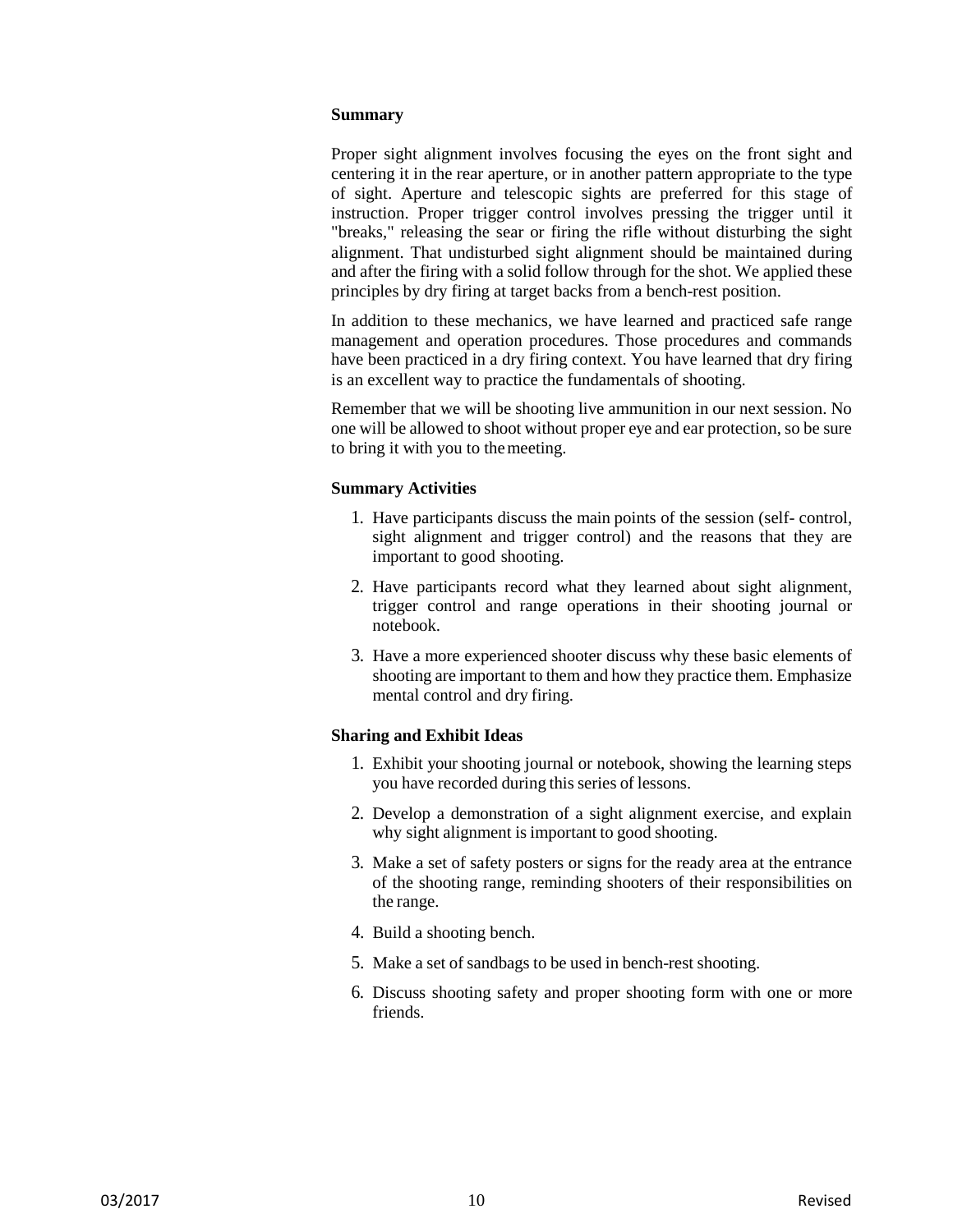# **Lesson 3 Narrative**

Rifle shooting involves only a few factors that are important to accurate and safe shooting. Self-control is required for both purposes. That includes the ability to concentrate on the task at hand as well as complete awareness of potential dangers. There is no room for any foolishness or horse-play.

What are the three primary rules of safe shooting on the range? The most important is keeping the muzzle pointed in a safe direction at all times. In addition, keep the action open, the firearm empty and the open action exposed to view at all times. Finally, never put your finger on the trigger until in the act of shooting.

Sight alignment is lining up the eye with the bore by placing the front and rear sights in a consistent visual relationship. Proper sight alignment with these receiver sights involves centering the front sight precisely in the rear aperture. The front sight remains in focus throughout the shooting process.

Trigger control is firing the rifle without changing the sight alignment during the process. The trigger is pressed straight back until it breaks" or releases the sear to fire the rifle. During and after the shot the shooter tries to keep the sights aligned and on target.

One of the ways to ensure safety on the range is to have one person in charge. The range officer is in absolute control of the range. We use a standard set of commands to control actions on the range.

That helps us avoid confusion.

The most important command issued is "cease fire!" It brings all shooting to a complete and immediate halt. All other actions on the range follow the direction of the range officer as well. The commands we will be using include the following.

*"Relay [number]* or *shooters to the line."*

Shooter-coach pairs move to the firing line with their equipment and make all equipment safe.

*"Is the line ready? Respond by firing point number, please."* 

Shooter or coach must respond either "ready" or "not ready."

*"Pick up your rifles."*

Shooters may pick up their rifles, verify that they are safe, check to be sure the safety is on and get into shooting position without loading the rifle.

*"Load your rifle."*

The coach will load and charge the rifle and return it to the using the proper protocols.

Shooter

*"Safeties off.*"

The coach will switch the safety to the "fire" position.

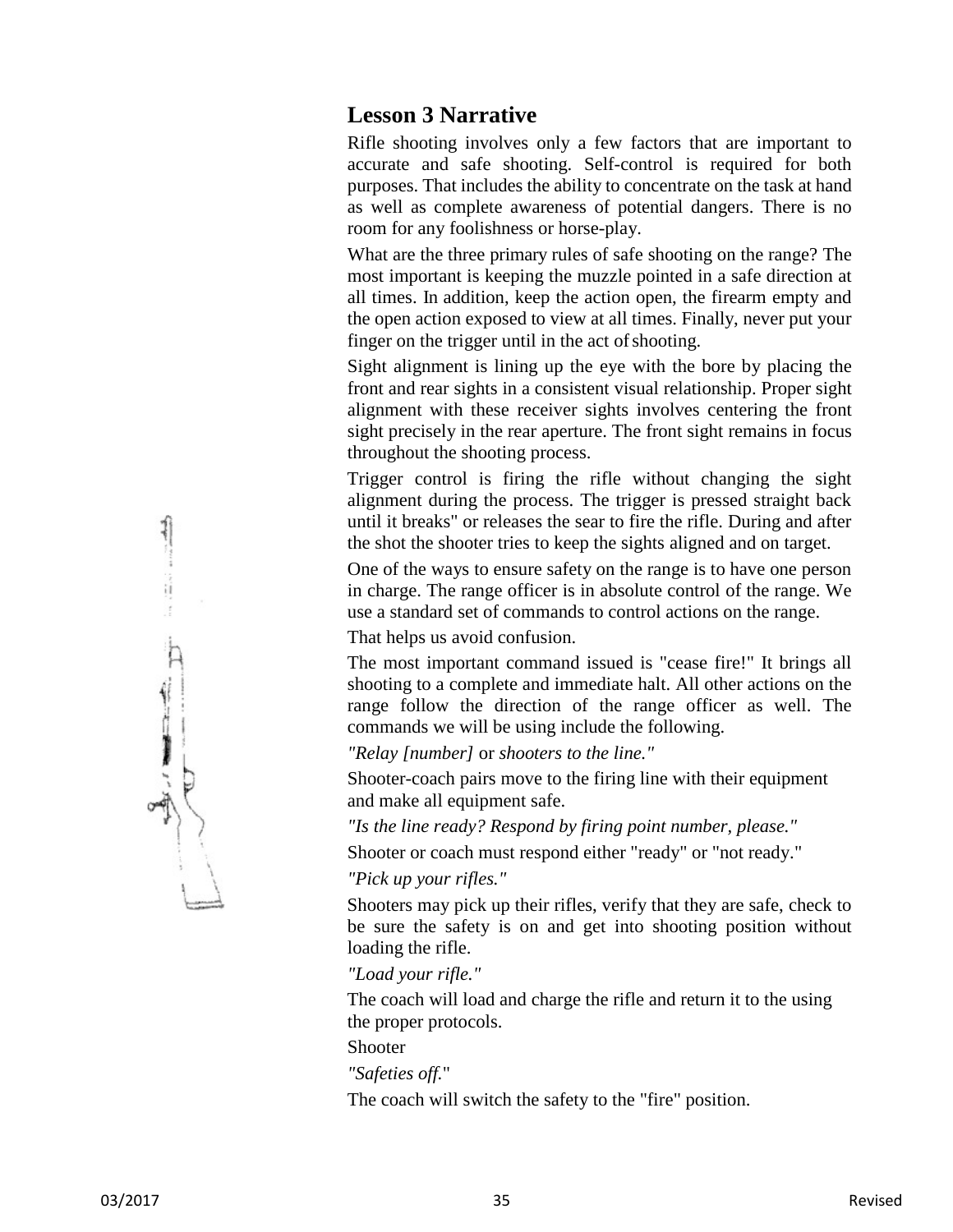*"Assume a comfortable firing position."*

The coach will assist the shooter into a sound bench-rest position.

# *"Align your sights.*"

Shooters will focus on the front sight and align the rear sight with it.

*"Center your sights on the target back."*

Shooters will bring the aligned sights to bear on the center of the blank target.

*"Press or squeeze the trigger."*

Shooters will fire their rifles, keeping the sights aligned throughout the shooting sequence.

*"Make your rifle safe.*"

Shooters will open the action, clear any ammunition, place the safety in the "safe" position and ground the rifle on the bench with the action up and the muzzle pointing down range.

# **Dry Firing Review**

Prior to live firing, let's review the dry-firing process. The first relay of coachpupil pairs move to the line. Once the line is ready, each shooter should cock the rifle, point it down range and squeeze the trigger to re- establish the trigger feel. Next, dry fire a round or two with the sights aligned on the backstop. Then, align the sights, center them on the blank target and dry fire another round or two. Reverse roles so both members of the team get a chance to warm up by dry firing.

# **Live Firing at Target Backs**

Live firing involves firing a projectile at a target. The projectile leaves evidence of the point of impact, which allows the shooter to see where the bore was pointed when the rifle was fired. If the sights were properly aligned, the eye and the bore should have been looking at the same point of impact. We are not concerned with the point of impact as much as with the consistency (precision) of that point of impact. The size of the group gives evidence of consistency in form and hold. As long as it is on the paper, the location is notimportant.

Each action type has a specific loading procedure. We will be using bolt action, single stroke, and pneumatic air rifles for this exercise. *[Instructor note:*  modify this to fit the type of rifle you will be using.] The rifle is loaded by pulling the bolt handle back toward the butt of the rifle. That cocks the rifle and opens the action to permit a pellet to be loaded through the loading port. Place the trigger safety in the "on" position by pushing the safety button from the left to right so that no red is showing. The rifle is charged by grasping the charging lever and moving it forward as far as it will go. With the fingers, out of the way, the lever is then drawn back and locked in place. The lever may close with a snap, so avoid getting your fingers pinched. The pellet is inserted in the port with its skirt (the hollow base portion) facing toward the rear and the closed end toward the muzzle. Pushing bolt forward locks the action.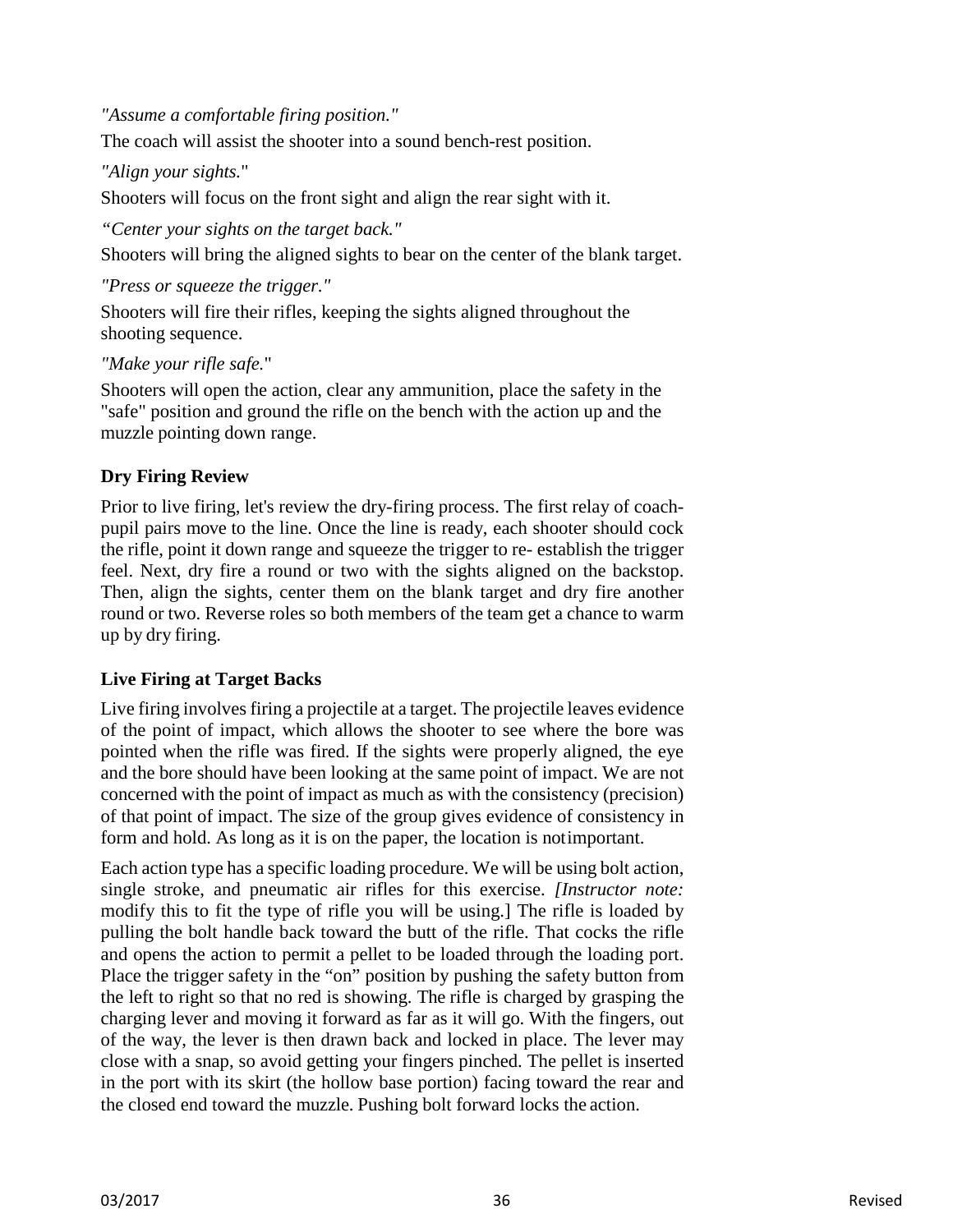Does anyone have any questions on how to cock, load or charge the rifle?

Follow these teen leaders as they demonstrate the five-firing sequence. Note that they follow the range officer's commands and keep the muzzle under control at all times. Once the range officer has declared the range hot or ready for live firing, the shooter opens the bolt and moves the safety to the "on" position. Then the rifle is charged with air by making one complete stroke with the charging lever. Throughout this operation, note that the muzzle is pointing down range and the trigger finger is kept off the trigger. The shooter then takes a comfortable bench- rest position. The rifle is now loaded and the bolt is closed. The safety is pushed to the "fire" position. Then the sights are aligned and held on the center of the target back in front of that firing point. The shooter squeezes the trigger until the rifle fires, keeping the sights aligned and centered on the target back. Note that the rifle held its position until after the pellet hit the backstop. Then the rifle is made safe by opening the action and placing it, action up, on the bench with the muzzle pointing toward the backstop.

# **Live Firing at Target Backs**

You will note that none of the targets on the backstops have any bullseyes on them. You are shooting at the backs of the targets to check sight alignment and trigger control. If both are being used properly, and you are holding the aligned system on the middle of the target back, you should be able to shoot relatively small groups. The objective is to shoot groups. We are trying to avoid confusion by keeping you from worrying about your score.

Coaches, remember that your job is to watch for proper shooting form and safety at all times. Remember that we must always keep the muzzle pointed down range. The shooter needs to focus on the front sight, align the sights and control the trigger to shoot good groups. We will shoot the first shot in each relay on command.

*"Shooters to the line.*"

*"Is the line ready? Respond by firing point number, please." "Pick up your rifles." "Safeties on."*

*"Coaches, charge rifles with air and load.*"

*"Hand the rifles to your shooters.*" *"Safeties off."* 

*"Focus on the front sight and align the sights.*"

*"Center the sights on the target back, keeping the front sight in focus.*" *"Squeeze the trigger, keeping the sights aligned and centered on the target back until the pellet hits the backstop.*"

*"Make your rifles safe by putting the safety on, opening the action and placing the rifle on the bench with the action exposed to view."*

*"Coaches, you may continue to load and let your shooter fire several more rounds.*"

Once the first shooter in the team has had a chance to fire three to ten rounds, the team members should reverse roles and repeat the entire sequence. If other relays are waiting, have this relay evaluate what they learned and review shooting procedures while the others shoot. If no other relay is waiting, continue the firing process, reversing roles after every five to ten shots. Watch for fatigue and try to take breaks before it becomes a problem.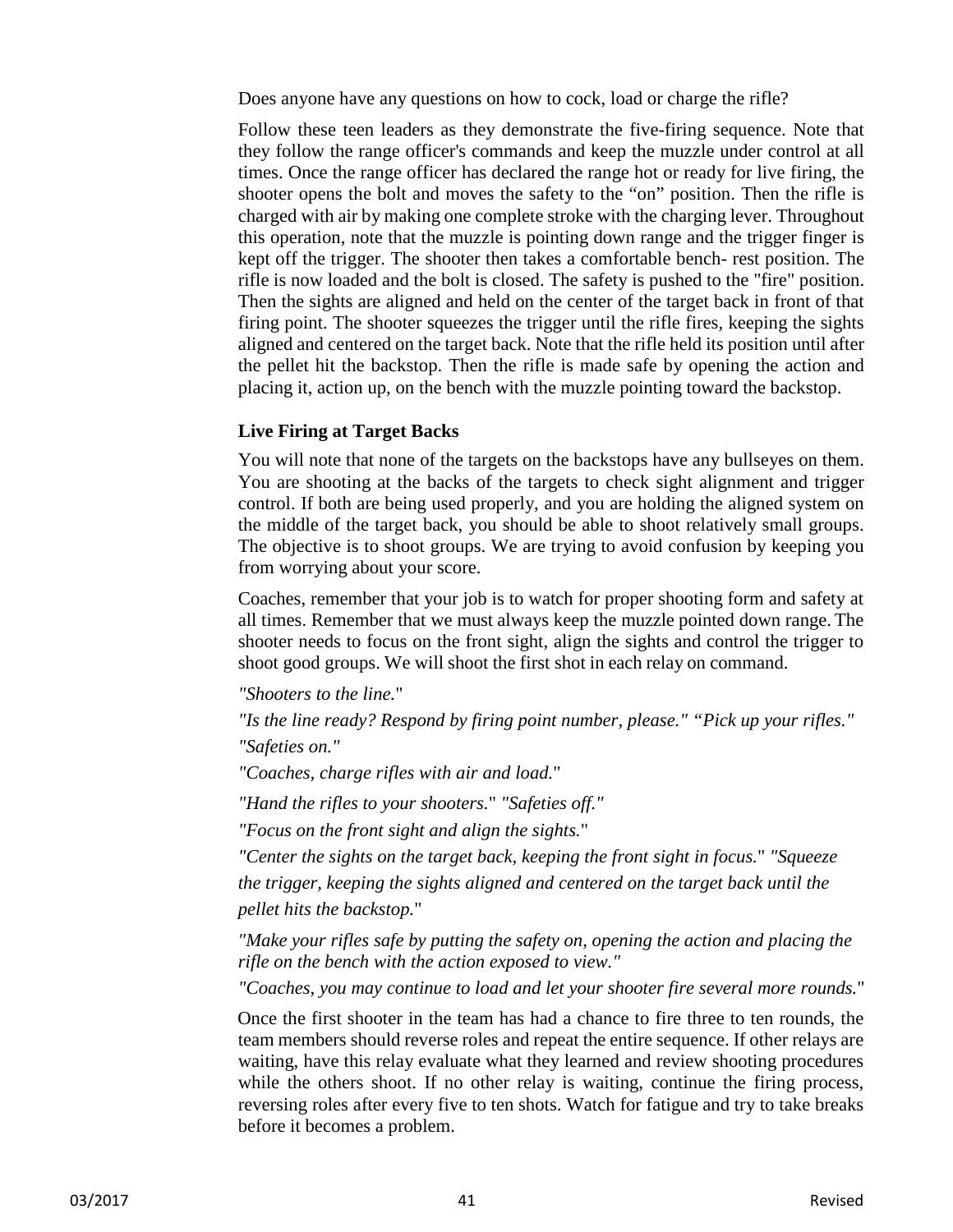# **Shooting a Group for Analysis**

Now that we have all had a chance to shoot at a target back, let's put up fresh targets and shoot a series of five shots to see how tight a group you can shoot. Remember to keep the same point of aim on the center of the target back regardless of where the shots are hitting. The size of the group will depend upon your consistency. Consistent sight alignment with a consistent trigger squeeze and a consistent sight picture on the target back will give you the smallest possible group. Go ahead and shoot five shots at your target, trying to do your best.

Retrieve your targets, and bring them to your instructor. Small groups indicate that you have mastered the basics of firing a shot adequately to go on to the next step. Instructors, if necessary use the triangulation exercise to evaluate sight alignment or the trigger control exercise with your shooters who are shooting large groups. (An explanation of how to do the triangulation exercise can be found in the narrative of Lesson 4 *Teaching Sight Picture.*) Remember that the location of the group is not important. Only its size is important right now.

# **Summary**

What have we learned today? It is much easier to hit the same hole every time when we dry fire than when we are actually shooting projectiles down range. Tight groups are the result of consistent sight alignment, consistent trigger control and a consistent hold on the target. These few fundamentals can help you shoot small groups. Small groups make it possible to adjust the sights so the sights and the bore are pointed at the same location. Be sure to write the things you have learned in your shooting journal or notebook.

# **Summary Activities**

- 1. Have shooters compare the first groups they fired with the last one. Discuss the reasons they feel are important in causing those differences.
- 2. Use the triangulation exercise to evaluate sight alignment.
- 3. Have shooters write what they learned in this lesson in their shooting journal or notebook.

- 1. Make a step-by-step poster or series of posters depicting the shooting process to be used in teaching.
- 2. Display your shooting journal with a series of targets, group sizes or other indications of changes in shooting ability.
- 3. Make a rifle rest that can be used in the bench-rest position.
- 4. Make a shooting bench that can be used in bench-rest shooting.



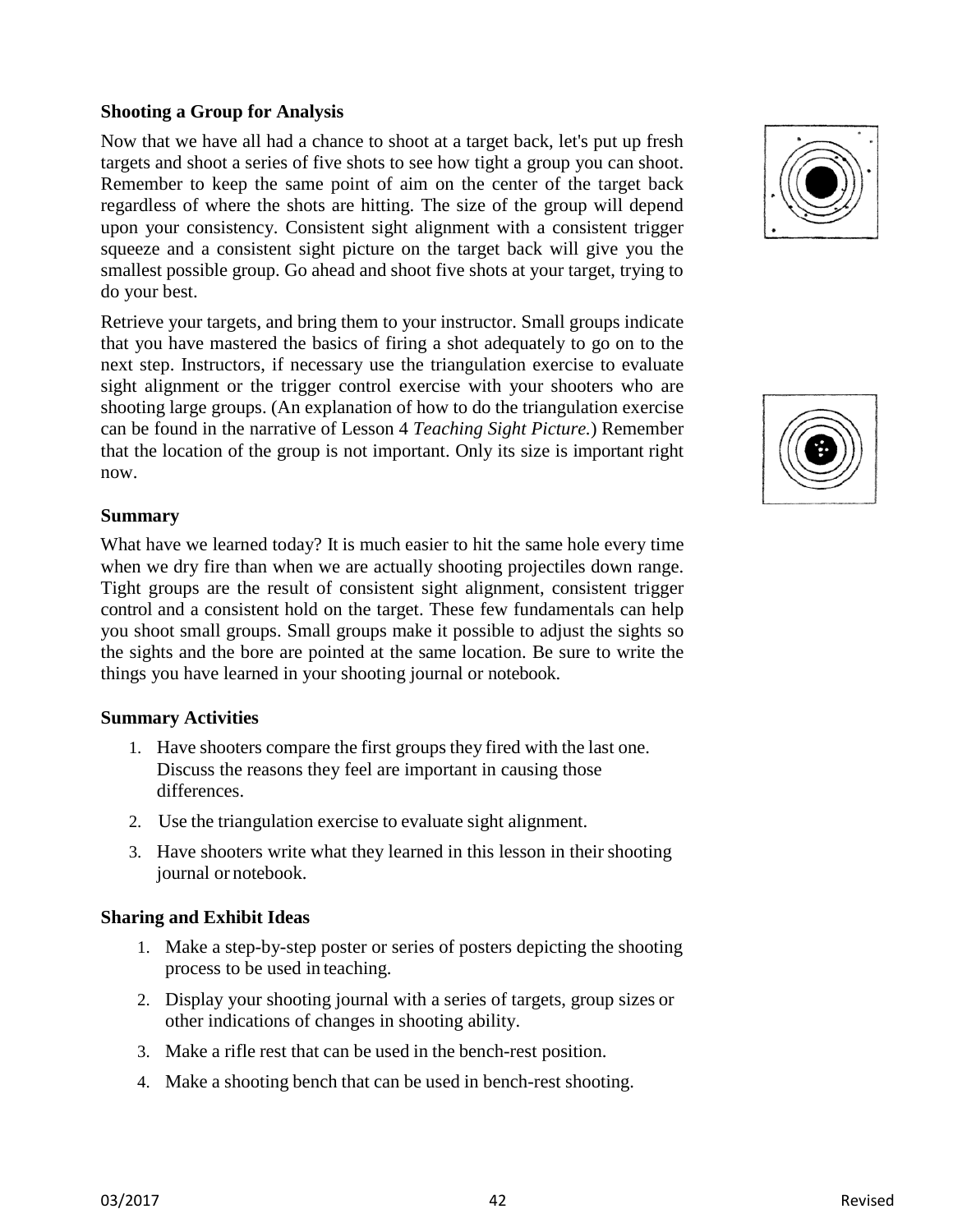# **Lesson 4 Narrative**

Before we get started with this lesson, let's review material we have covered on safety and marksmanship. Each shooter is responsible to all others on the range for his or her actions. The shooter alone controls the direction the rifle is pointed. That makes each shooter responsible for obeying all range safety and procedure commands and abiding by the protocols of good sportsmanship. Firearms are inspected by both the shooter and the range officer to assure safety. However, the shooters must practice self-control, muzzle control and trigger control at all times. We follow three basic rules to assure others on the line that each rifle is safe. The muzzle remains pointed in a safe direction at all times. The rifle remains empty with the action open and exposed to view except when it is being fired. The finger is kept off the trigger except when in the act of shooting. In addition to those firearms handling rules, each person on the range must have adequate eye and ear protection when live firing takes place.

The fundamentals of marksmanship have been established as well. We have learned proper sight alignment and the reasons for using consistent sight alignment. Trigger control is exercised to fire the rifle without disturbing the sight alignment. Follow through is critical to good shooting form. Finally, we learned to assume a stable bench rest shooting position. We practiced loading and unloading the rifles properly, and used both dry-firing and live- firing techniques to practice shooting on blank targets or target backs.

Join your partners, get your equipment and move to the line. Remember to keep the muzzles pointed in a safe direction with the actions open and the rifles empty. The range officer will check each one on the way to the firing line. Coaches, put your rifles in the racks until you change roles. Once your rifles have been grounded, hang a target with the back facing the shooter. On command, shoot a five- shot group at the target back, being careful to use proper shooting form as you fire your group. After the first relay fires, we will clear the line, reverse roles and let the second relay fire their refresher shots.

# **Sight Picture**

A sight picture is a properly aligned set of sights in relation to a target. Proper sight alignment is essential for developing a sight picture. Throughout the sighting sequence, the eye should remain focused on the front sight. The rear sight and target will both be slightly out of focus. Once the sights are properly aligned, they are moved as a unit into proper position relative to the target.

Two basic types of sight pictures are used in precision shooting, the centerof-mass hold and the six o'clock hold. With the center-of-mass hold, the aligned sights are centered on the intended point of impact. The bullet should strike precisely at the top of the post, the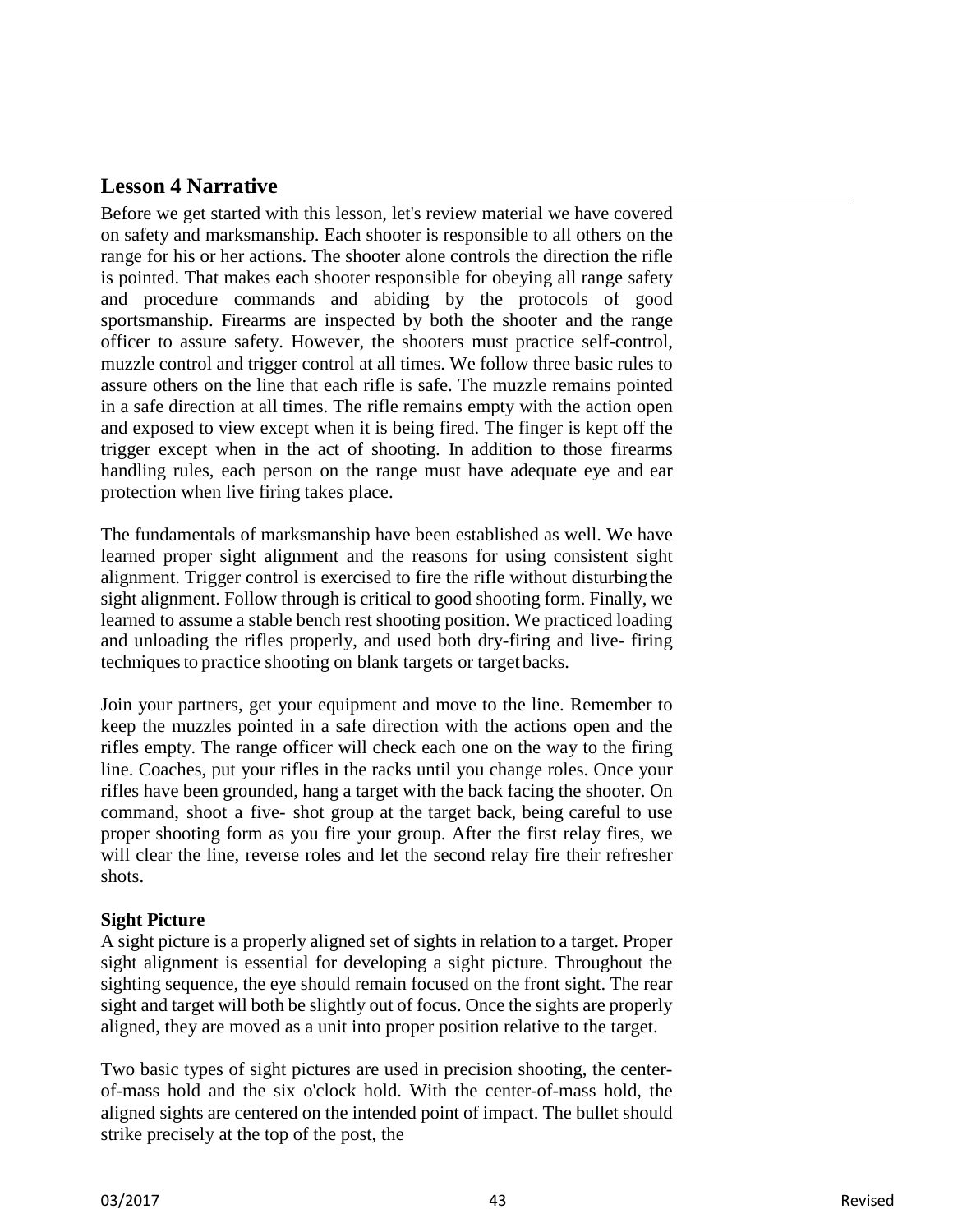center of the aperture, or the center of the telescopic sight's reticle. With the six o'clock hold, the entire bull is centered on the top of the front sight. This "pumpkin on a post" sight picture is considered somewhat more precise with a bead or post front sight. Many shooters prefer to see just a hair's breadth of lighter colored material between the top of the sight and the bottom of the bull. They feel it helps to keep them from drifting up into the bull slightly.

Both types of sight pictures have advantages and disadvantages. The six o ' clock hold gives a somewhat more precise aiming point on a target. The exact location of the bull relative to the sight is easy to see, and the target is not obscured by the sights. In field shooting, no bull is present; and it may not be clear where to hold on the game animal relative to the top of the sight. The center-of- mass hold allows easier positioning of the sight on the game animal or target. In some cases a large portion of the target is obscured by the sight while aiming. In field shooting, however, the point of impact on the animal is fairly clear and evident. Both types of hold or sight pictures are acceptable. Try them. See which one you prefer (which one fits your purposes and gives you better results) and stick with it. NEVER change sight pictures during a series of shots being fired asa group.

Sight pictures differ slightly with different types of sights. With telescopic sights, the optics cause both the reticle and the target to appear on the same plane. That leaves both of them in sharp focus. The cross-hair, top of the post or dot is placed on the intended point of impact. With receiversights(peep or aperture rearsights), a front post or bead is held either on the center-of-mass (the intended point of impact) or at the bottom of the bull (six o'clock hold). With an aperture front sight, the target is centered in the front aperture, just as the front aperture is centered in the rear one. With open rear sights, most shooters prefer a six o'clock hold; but a center of mass hold is also acceptable. The main thing to remember is to stick with one type of sight picture once you have decided which one gives you the best results.

#### **Shooting at Target Faces**

Now let's return to the shooting line. First relay to the line. Assume a bench-rest shooting position. Is the line ready? Respond by firing point number, please. The line is ready. Shooters, verify that your rifles are empty, leave the actions open and check to be sure the safety is on. Coaches, verify the safety of each rifle. Charge the rifle with air if needed and load. Coaches may assist with this operation. Align the sights properly. Remember to keep your eye focused on the front sight and to position the front sight in

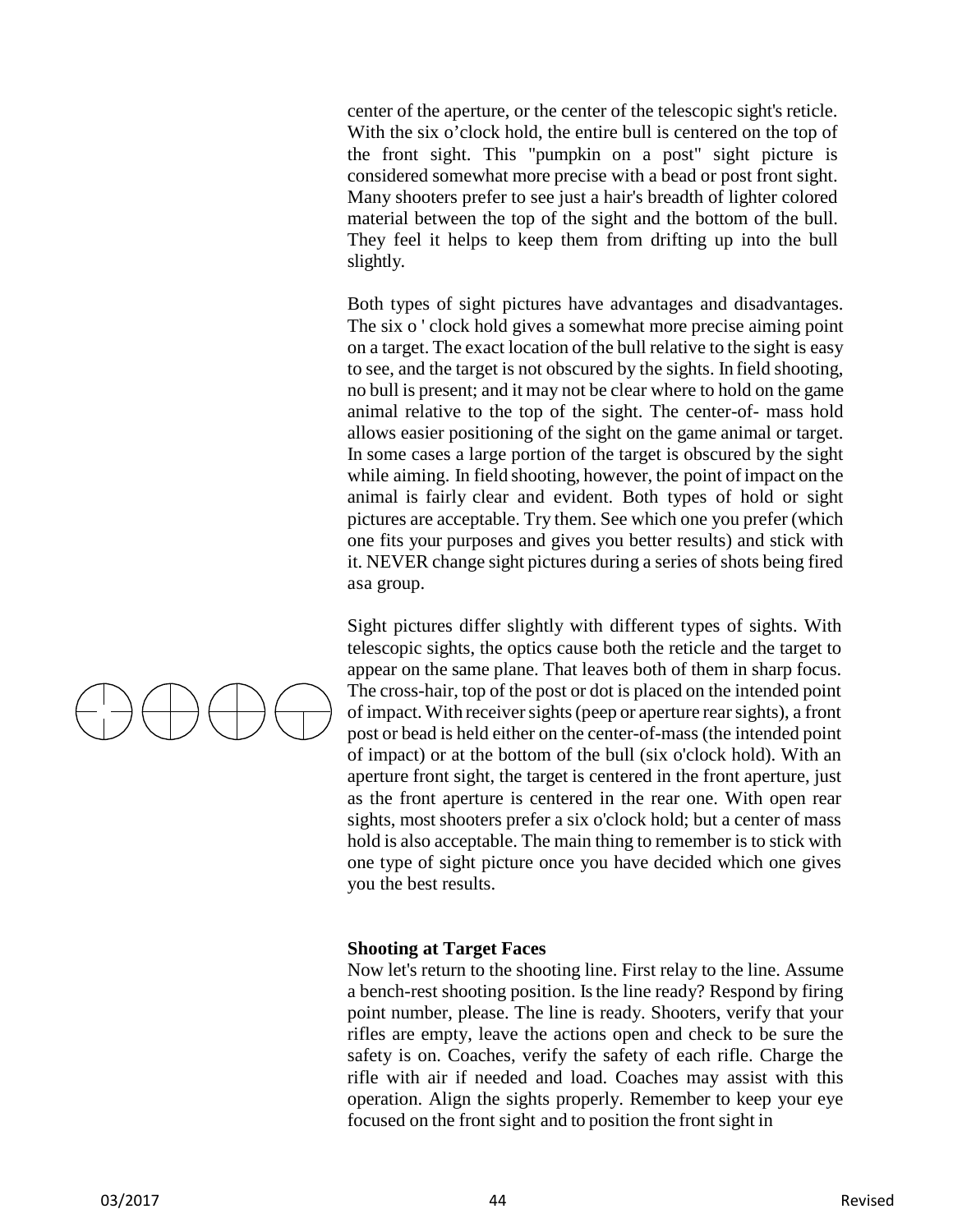proper relation to the rear sight. Obtain the desired sight picture. Move the rifle rest or sandbags if necessary to obtain the sight picture. Switch the safety to the "fire" position. Squeeze the trigger, keeping the sights aligned and the sight picture stable. Hold the sight picture until the bullet or pellet strikes the backstop. Move the safety to the "on" or "safe" position. Open the action and make the rifle safe, keeping the muzzle pointed down range. You may fire three to five more shots. Remember to keep the same sight picture for each shot. Cease fire. Open all actions and make your rifles safe. Ground your rifles after they have been made safe and step back one step from the bench. Change roles within the coach-pupil team and repeat the entire exercise. Remember that we will fire the first shot on commands.

This live firing exercise should be repeated several times without adjusting the sights (as long as the shots are printing somewhere on the target face). The object is to have each shooter fire a relatively small group that can be used as a foundation for sight adjustment.

# **Triangulation Exercise**

The objective of this exercise is to check the precision or consistency of the shooters sight alignment and to develop a proper sight picture. Each rifle has been made safe, with the bolt removed and an open bolt indicator installed. The rifle is secured in a rest anchored to a shooting bench. The rifle is adjusted in the rest so that it points at a blank sheet of paper on the wall between  $25 - 50$  feet away from the rifle muzzle. Without touching or moving the rifle's supports, the shooter looks through the sights and aligns them. Then he or she directs the range assistant to move the "bull" (the bull is a single bullseye target with a small hole poked in the ten ring) until it forms a proper sight picture with the aligned sights. The assistant will mark the location through a tiny hole in the bull. Repeat the process at least three times. The size of the triangle or group indicates the degree of precision used in aligning the sights and the shooters understanding of obtaining a consistent sight picture. Sight alignment has a much greater impact on the size of the group than does sight picture. Shooters experiencing difficulties with sight alignment and sight picture should participate in this exercise with a range assistant as needed.

# **Sight Adjustment**

The sights align the eye with the bore of the rifle. If the sights are not aligned with the bore, the point of impact does not match the point of aim. The point of aim must be moved to coincide with the point of impact. In other words, the sight must be aligned with the bore. The center of a group of shots fired with the same sight setting and the same sight picture is used as a reference point in adjusting the sights. That takes into account the variation in sight alignment, sight picture and in the rifle itself.

The sights are adjusted in two planes. The horizontal (right and left) adjustment is known as **windage.** The vertical (up and down) adjustment is called **elevation.**  Although it seems to be moving in the wrong direction, the basic rule in sight adjustment is to move the rear sight in the direction you want the point of impact to move.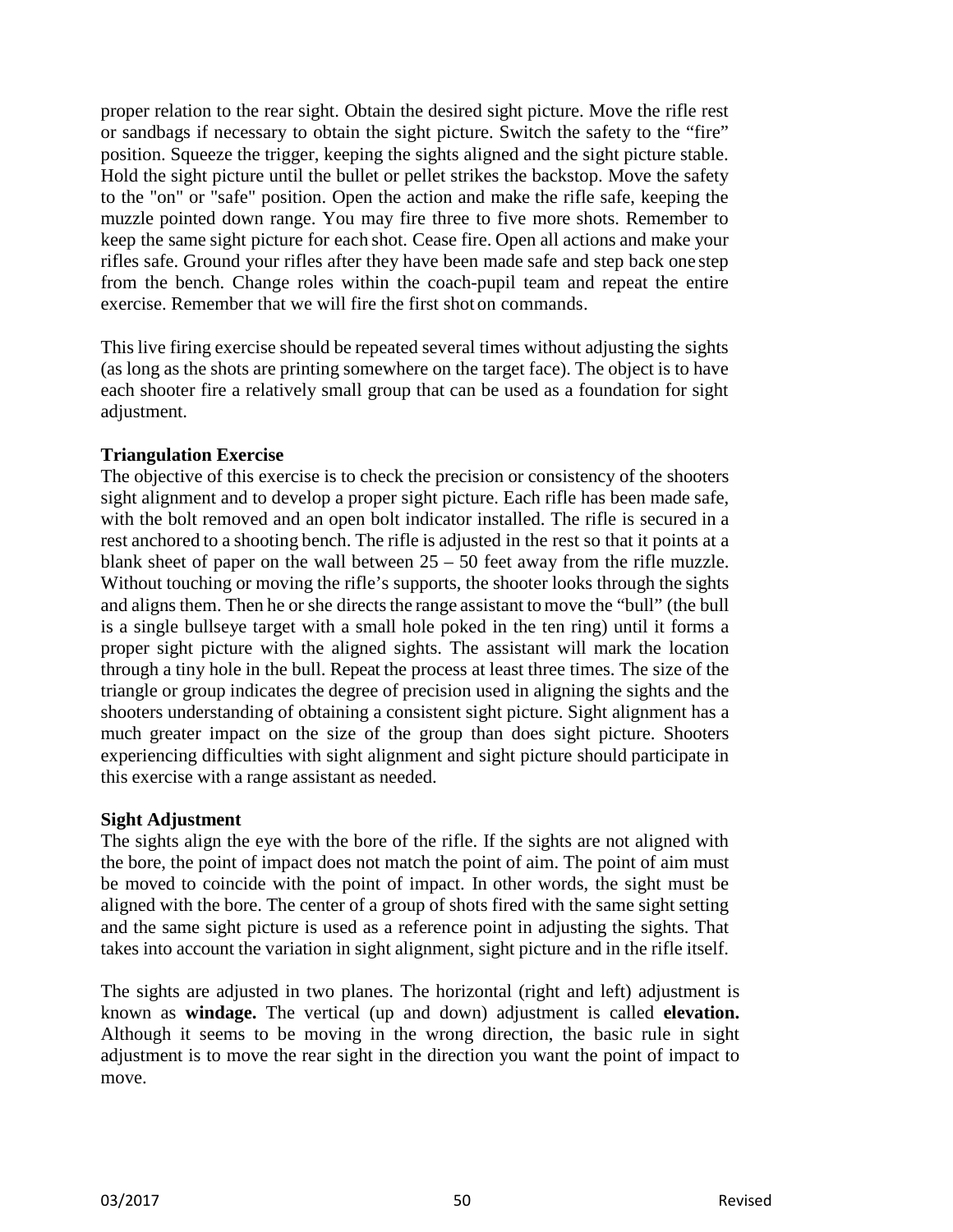Sights are adjusted in several different ways. Telescopic sights and receiver sights with micrometer adjustment have windage and elevation adjustment knobs. The knobs may have positive click stops or lines used as a reference in sight adjustment. The approximate value of each mark or click should be listed in the instruction manual with the sights, but a better value can be determined by field testing. Every time you adjust the sights, you should note how much movement of the point of impact you got for each click or line of adjustment in the sights. Remember, the adjustments are in minutes of angle. That means that they will change in absolute value with changing distance. One minute of angle (MOA) equals one inch at 100 yards or approximately28 mm at 100 meters. A one MOA adjustment at 50 yards would only move the point of impact 1/2 inch. At 50 feet that movement would only be about 1/6 inch. Since many sights have divisions that allow adjustments as fine as ¼ or 1/8 MOA, the shooter can make extremely small corrections in sight settings when needed.

The general procedure for adjusting sights or sighting in a rifle involves repetition in a trial and error process. First, fire a three- to five-shot group using the same sight setting and sight picture. Measure the vertical and horizontal distances from the center of the group to the point of aim or intended point of impact. Estimate the number of clicks or lines that the sights will need to be moved in each direction to reach that desired point. Move the sights and record the amount and direction they were moved. DO NOT forget this step. It is very important both now and in the future. Fire a second group (three to five shots) using the same sight picture. Note the new location of the group center. Using the amount the sight was moved and the distance the hits were moved, calculate how much more the sights need to be moved and in which directions. Repeat the process of adjusting the sights and shooting groups to verify their settings until the group is centered on the intended point of impact. Stay with it until you are satisfied.

Some open rear sights must be adjusted with uncalibrated screws or wedges. Others may be moved only by drifting them into a new location with a punch. Some primitive sights were adjusted by means of a small file. The principles are the same, but the precision of the adjustments may be a bit crude.

Very few rifles require adjustment of the front sight. If front sight adjustment is necessary, the sight should be moved toward the existing point of impact. Archers, who use an adjustable front sight, refer to this as "chasing the hits with the sight."

## **Adjusting the Sights on Your Rifle**

Let's apply this information on sight adjustment to the sights on the rifles you are using. Use the groups you have shot earlier to determine the direction and the amount you should move your sights. Work as a coach- shooter pair on the adjustments, and discuss the adjustments needed with a teen leader or an adult range assistant. Make the sight adjustment, keeping the muzzle of a safe rifle pointed down range. [Use standard range commands to control the range throughout this exercise.] Once you have finished adjusting the sights on your rifle, switch roles with your partner and assist them with the process.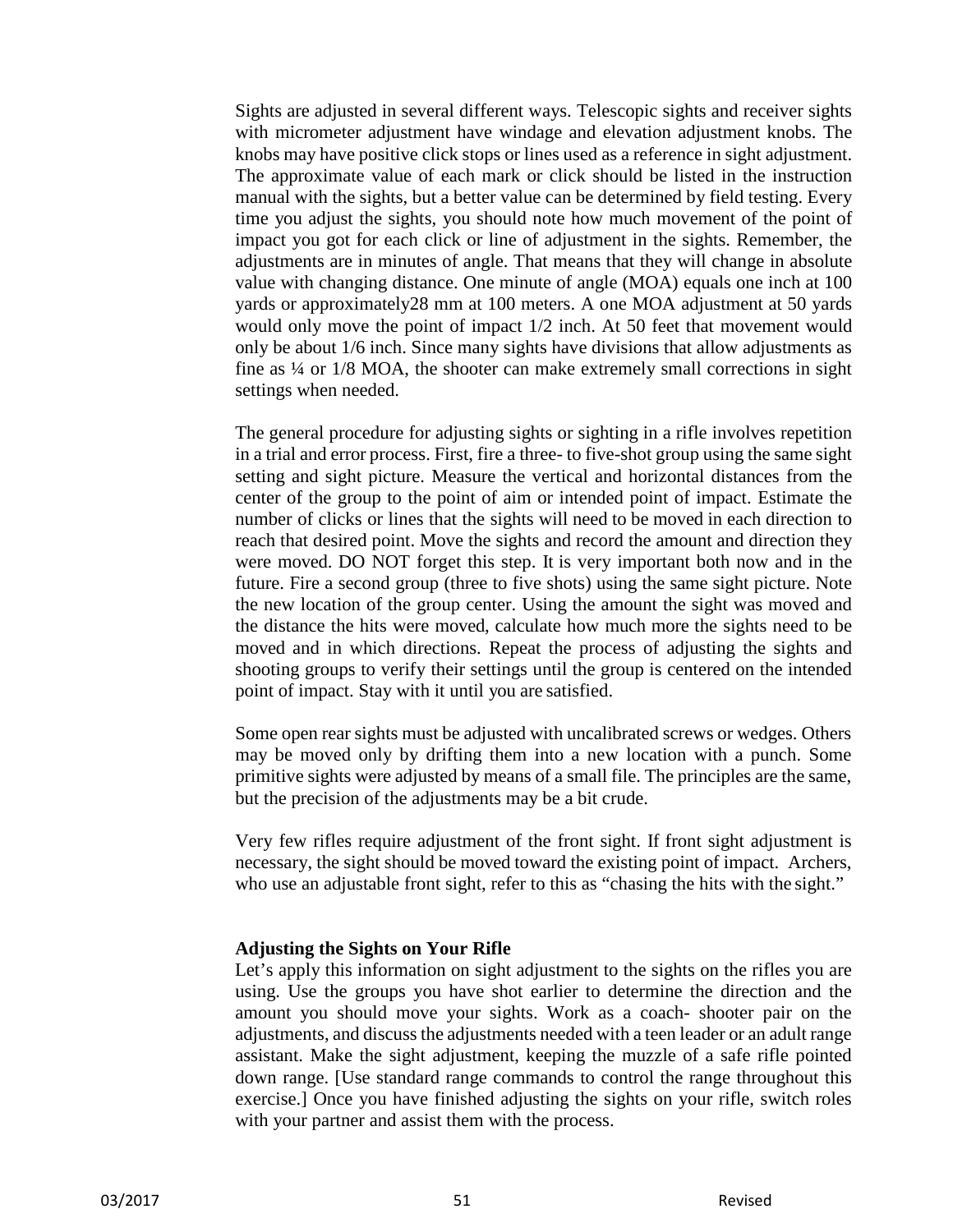# **Summary**

This lesson taught us how to combine sight alignment with the target for a proper sight picture. We reviewed the process of firing a shot, then fired groups on a standard target, and learned how to adjust the sights for accurate shot placement. Next session we will fire a short match from the bench-rest position and learn how to score targets.

# **Summary Activities**

- 1. Have each shooter evaluate a group and estimate how many clicks they would need to move their sights to adjust the point of impact to the center of thebull.
- 2. Have each shooter record the sight adjustments they made and the distance the point of impact moved for that adjustment in their shooting journal. Help them to figure out how large the movements would have been at a different distance.

- 1. Shoot a series of groups, moving the sights a set number of units with each group. Note how much change in the point of impact results from each unit of change in the sight setting.
- 2. Demonstrate how to adjust the sights on a rifle, using a series of targets to show how the adjustments moved the point of impact.
- 3. Make a model to illustrate how sight adjustments are made and how they correct the point of aim to the point of impact.
- 4. Share what you have learned about sight picture and sight adjustment with an interestedadult.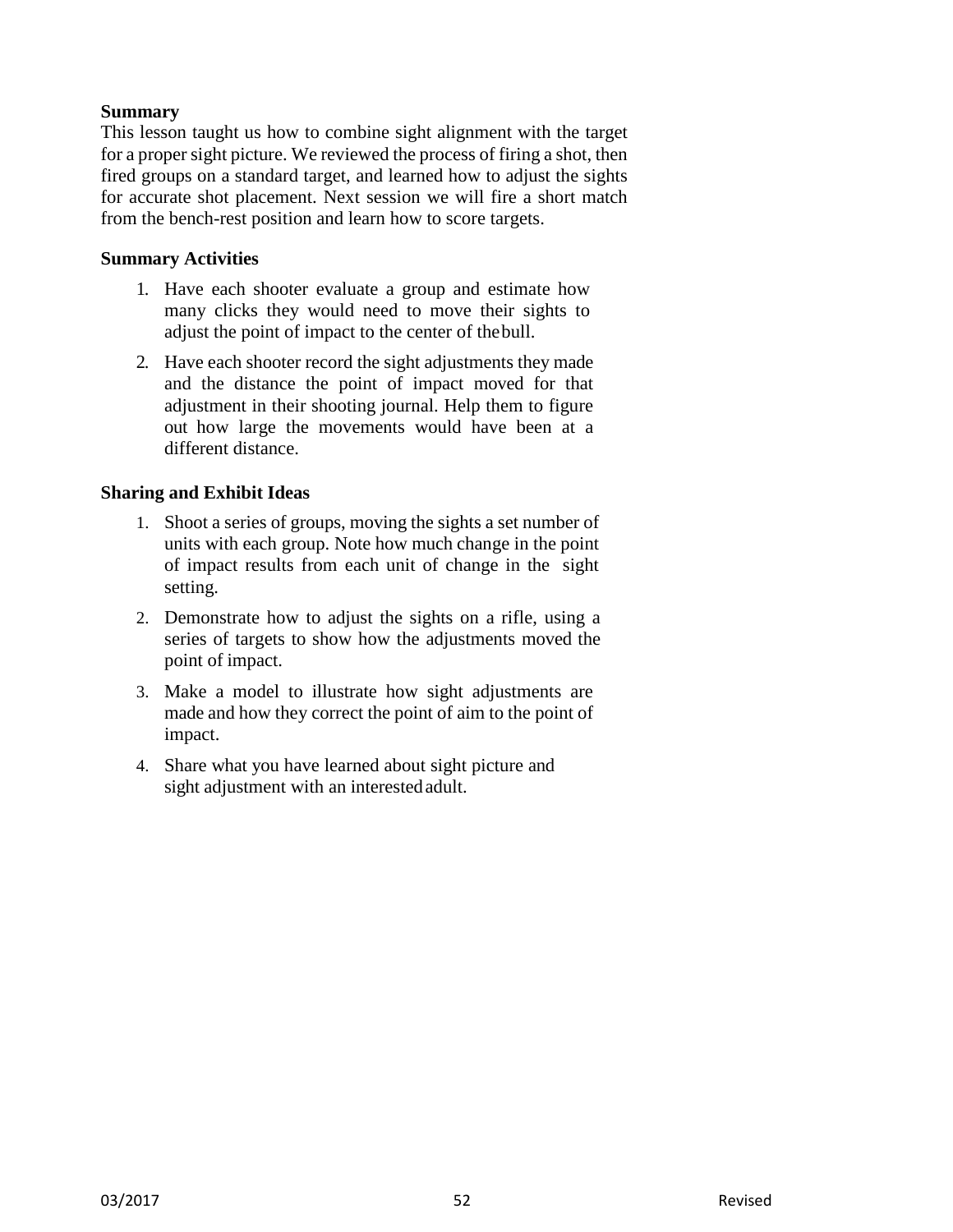# **Lesson 5 Narrative**

Before we begin shooting today, let's review the fundamentals we have already learned. We will continue to follow the rules of safe shooting on the range, including using eye and ear protection. Proper sight alignment is fundamental to development of a sight picture, breath control, trigger control, and follow through is essential for accurate shooting. We have learned to follow range commands, and we will continue to use the expanded ones for this session. Finally, we learned last time how to adjust the sights on our rifles to center the point of impact on the desired spot.

# **Sight Picture and Sight Adjustment from Bench**

[*Instructor note:* Use the expanded range commands to bring the first relay of shooters and coaches to the line. Have them dry fire several shots on a standard target while reinforcing sight alignment, sight picture, breath control, trigger control and follow through. Once they have dry fired a few shots, move on to live firing and fine tuning their sight adjustment.]

# **Adjusting the Sights on Your Rifle**

Now, fire a three- to five-shot group using a consistent sight picture. Use that group center to adjust your sights. Check them by firing several more shots until you are satisfied with the adjustment. Discuss any questions with your "coach" and a teen or adult leader. Be sure to keep the muzzle down range during all adjustments. Once you have finished adjusting your sights, switch roles and let your partner adjust the sights on his or her rifle.

*[Instructor note:* Use standard range commands to control the range throughout this exercise. If each pair of shooters will be using the same firearm, have the first shooter fire a record target before switching roles and repeating the process.) Once you have finished adjusting the sights on your rifle, switch roles with your partner and assist them with the process.

## **Shooting for Scores**

Now that you have adjusted your sights we will be shooting one ten-shot target for scoring. Mark a target with your name and hang it on the target frame. Use the center bulls, the ones with the line around them, as sighting targets if you feel the need. Shoot only one shot at each of the scoring bulls on the target, moving clockwise around the target face. Use a loading block to keep track of the shots you have fired, and be sure you are shooting at the proper target. Once you have completed your string of shots, switch roles and observe or spot as your partner shoots his or her scoring shots.

[Standard range commands should be used to operate the range during this shooting session. Allow approximately 20 minutes for the series of 10 shots, but if all shooters finish early be prepared to move on to the next session.]

## **Scoring Targets**

Each scoring target has a maximum value of 10 points. The tiny dot in the center of the air rifle or small-bore target has the value of 10. Shots that remove the dot are center shots or X's. Each consecutive scoring bandis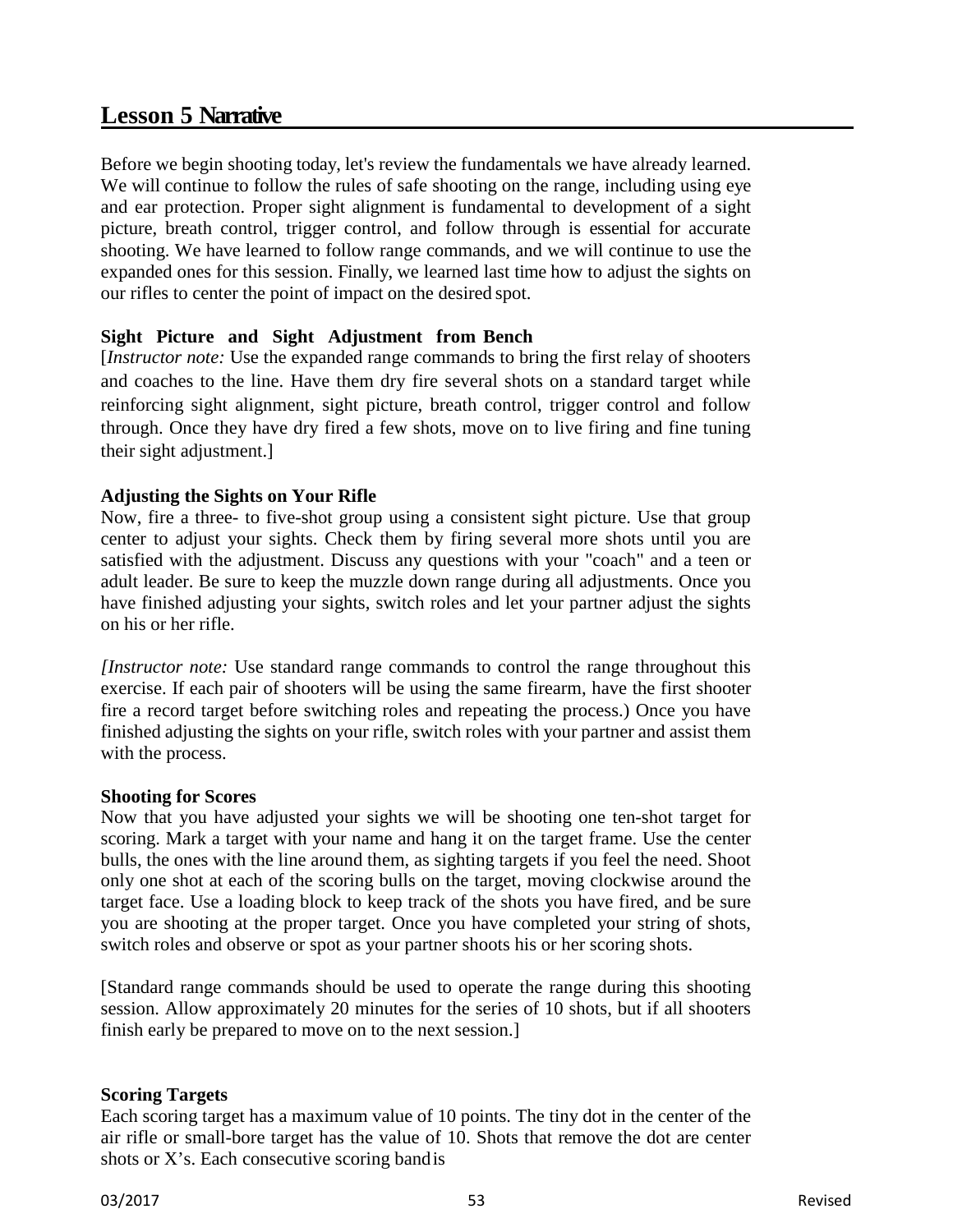worth one less point than the one inside it, so the target scores 10-9-8-7-6-5- 4-3-2-1. The ring between the dark bands is part of the higher value scoring area. Any shot touching the ring is given the higher score. Shots that fail to touch any of the scoring area are given a value of zero.

Sometimes a shooter gets confused and fires extra shots at one bull without firing at another one. If the target has only the proper number of record shots, the extra shot is penalized one point and referred to the bull that was not fired upon. If excess shots are taken on the target, the shooter loses the higher value hit on each target with multiple shots, even if that shot is outside the scoring area. If those excess shots were fired by another shooter (cross-firing), they are not counted against the shooter and are recorded as misses for the person who fired them. If the first sighting shot falls outside the sighting area and the shooter indicates that it did so, it is not counted as an excess record shot.

Scoring a target can be challenging. Holes may not be cleanly cut, and the exact edge of the bullet hole may be unclear. Scoring gauges or plugs are extremely valuable in that situation. An inward scoring plug indexes in the bullet hole and shows where the edge of the bullet struck. If the edge of the gauge or plug touches the scoring ring, the shot is given that value. Inward scoring gauges are also used to determine center shots. If the flange of the gauge does not touch the 9 ring, the shot is scored as a center shot. An outward scoring gauge makes determining "tens" easier. It uses the 7 ring as a reference. If any of the 7 ring is visible, the shot counts as a 10. If the flange obscures the 7 ring, the shot counts as a 9.

## **Scoring Your Targets**

Each of the scoring bulls on the target you shot is worth 10 points, so your total possible score could be as high as 100 points. Do not worry about the score you made. You should record it in your shooting journal, but our main objective is to learn how to score a target.

Score several targets in a small group. The first time through, score them without using any type of scoring aid. Record the scores on your pad, listing each bull by number and score. Then score them again using the scoring gauges. Work with an adult or teen leader to verify your scores. While the scores are being posted, you may want to try scoring several other targets using the gauges.

## **Summary**

In this session we reviewed sight alignment, sight picture and trigger control. We sighted our rifles to place the center of their groups on the center of the bull, and fired a ten-shot match from the bench-rest position. We also learned how to score targets and how to use scoring aids. The next session will start teaching the basic shooting positions, using the standing or off- hand position.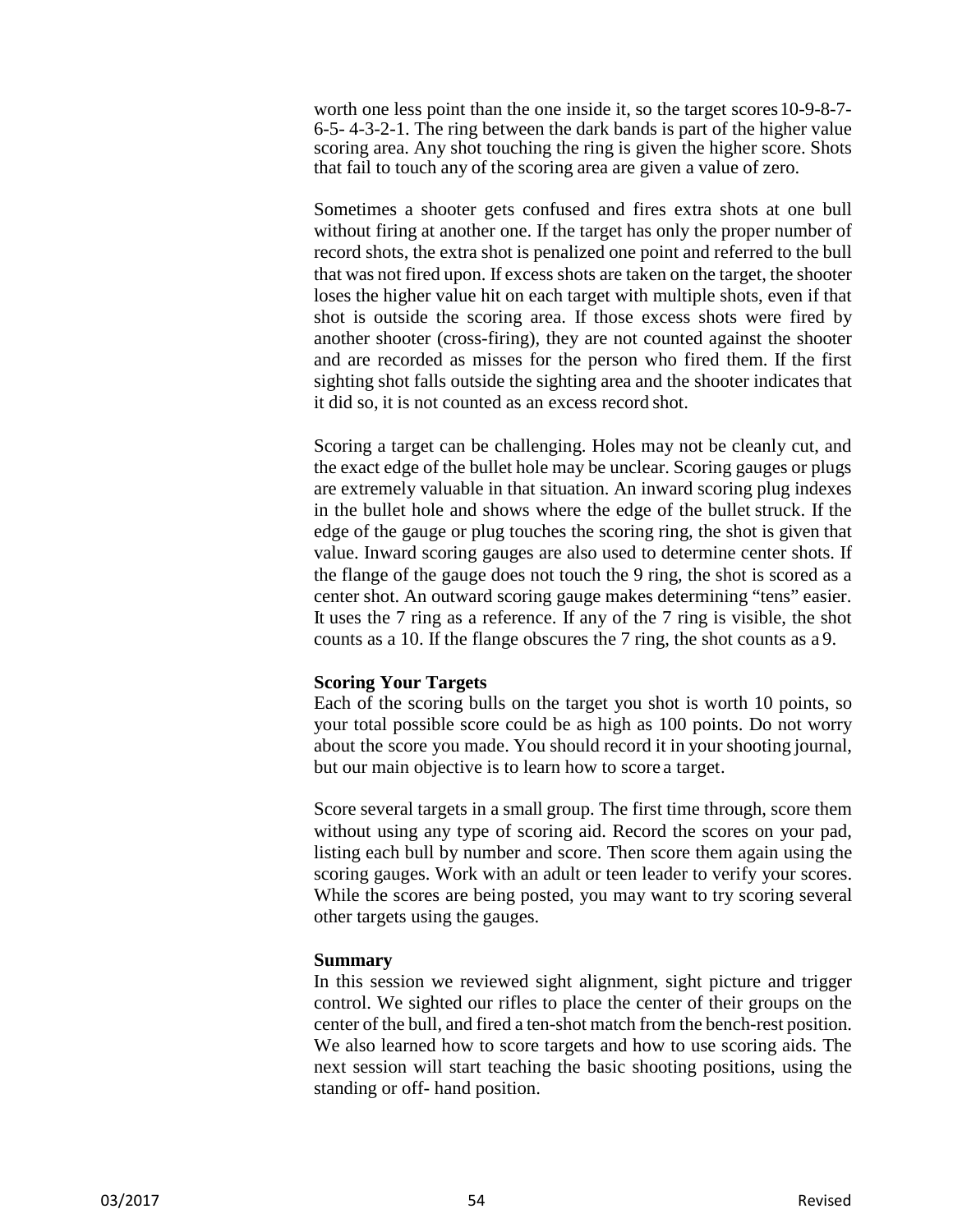## **Summary Activities**

- 1. Have each shooter shoot a series of ten shots on a standard target and score their target. Be sure to have them record their scores, sight adjustment measurements and other new items they learned in this session in their shooting journals.
- 2. Provide a group of targets for scoring. Have each shooter score the set, and compare their scores. Provide scoring aids and have them repeat the scoring as a group. Note how the scoring changed on some close shots.
- 3. If time permits, allow shooters to fire an additional match from the bench-rest position. Have them compare their scores from the two matches and try to determine why any differences exist.

- 1. Demonstrate how to score a target.
- 2. Demonstrate the proper use of inward and outward scoring gauges.
- 3. Record the scores fired and the things you learned in your shooting journal. Display the journal or discuss the contents with an interested friend oradult.
- 4. Look up a target shooting game fired with air rifles or smallbore rifles. Discuss the targets used and the rules. Outline the game for your shooting group, or share your findings with an interested person.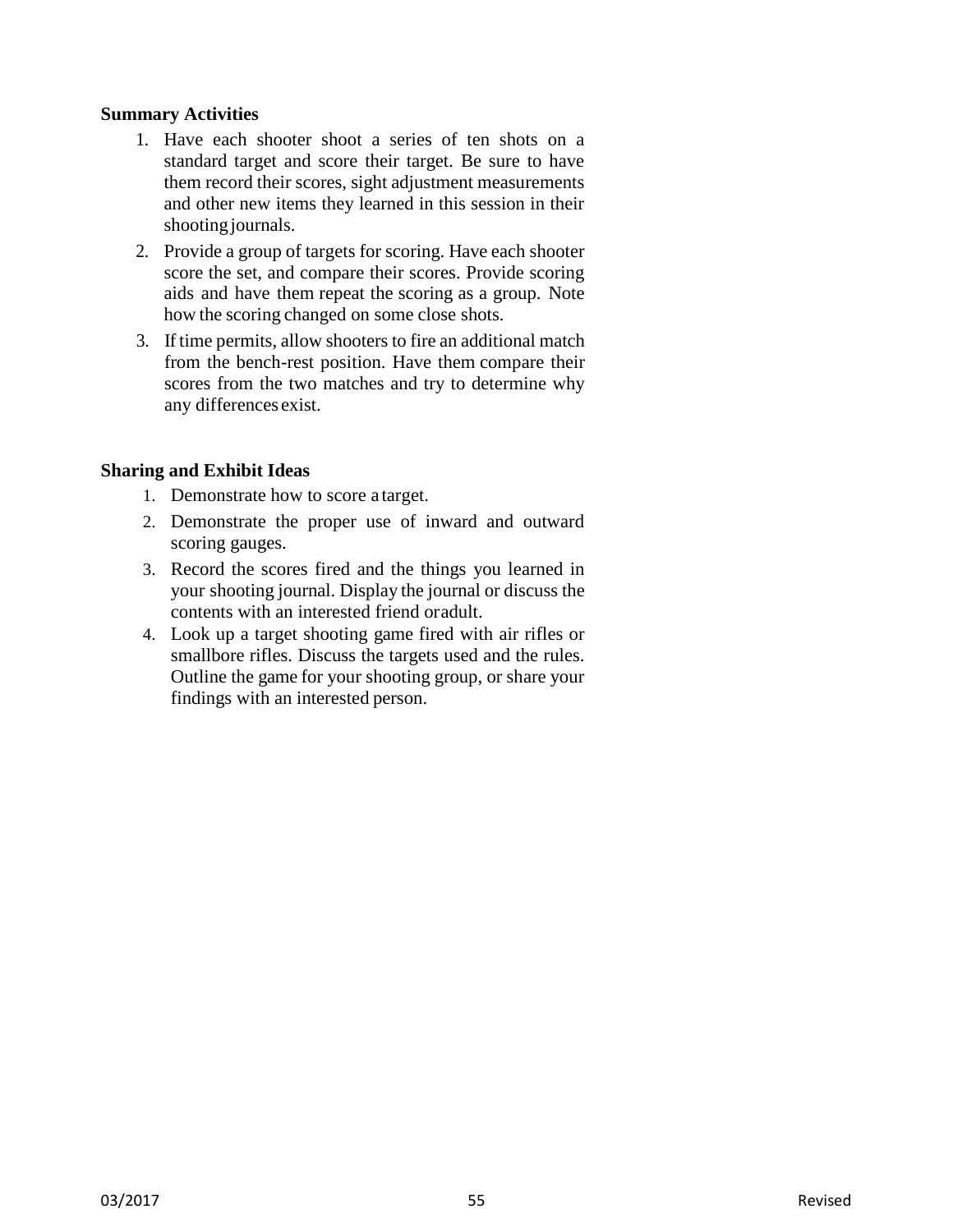# **Lesson 6 Narrative**

All of the principles of firearms safety and personal safety we have practiced in our earlier sessions continue to apply. Self-control, muzzle control, action open and exposed on an empty rifle and finger off the trigger have become practiced habits for safety. You should feel partially undressed without eye and ear protection properly in place. You are the one responsible for safety on the range and the range staff will help to keep shooting safe for all ofus.

The fundamentals of good rifle shooting are simple, and we have practiced them many times. Sight alignment, sight picture, breath control, trigger control, and follow through are the core of good rifle marksmanship.

The range commands that govern activity on the range should be familiar enough that anyone of you could act as a range officer. The expanded range commands and shooting procedures we have been using are also very familiar, and they should help you shoot better.

Sight adjustment has been introduced, and you have had a chance to practice it several times. In the last session, we fired a match from the bench-rest position and scored those targets, learning how to use scoring gauges or plugs. Now we are ready to introduce the classic rifle shooting positions.

## **Shooting Positions**

Rifle shooting positions refer to the posture and attitude of the body and the rifle during shooting. Several common characteristics are common to all sound shooting positions. They form the foundation of good shooting. The body should be comfortable and relaxed. Most of the support for the rifle should come from the skeleton or bones, with minimum muscle activity and potential joint movement. The body should be aligned with the target so minimal of muscular activity is needed to center the sights on the target, this is referred to as **the natural point of aim**.

Several classic shooting positions have evolved over the years. You have already learned the bench-rest position and used it many times. It is the most stable of all shooting positions. We used it to learn basics because it gives shooters a high level of support and success.

The **standing position** is the most challenging. It involves fewer points of support for the rifle, more muscle activity and less stability than all the others. Two basic forms of the standing position differ only in the amount of support for the non-dominant arm. The **armrest standing position** is used for all types of target shooting. The **off-hand** or **free-arm standing position** was formerly used in light rifle shooting. It is still used by many field shooters when a more stable position is not possible.

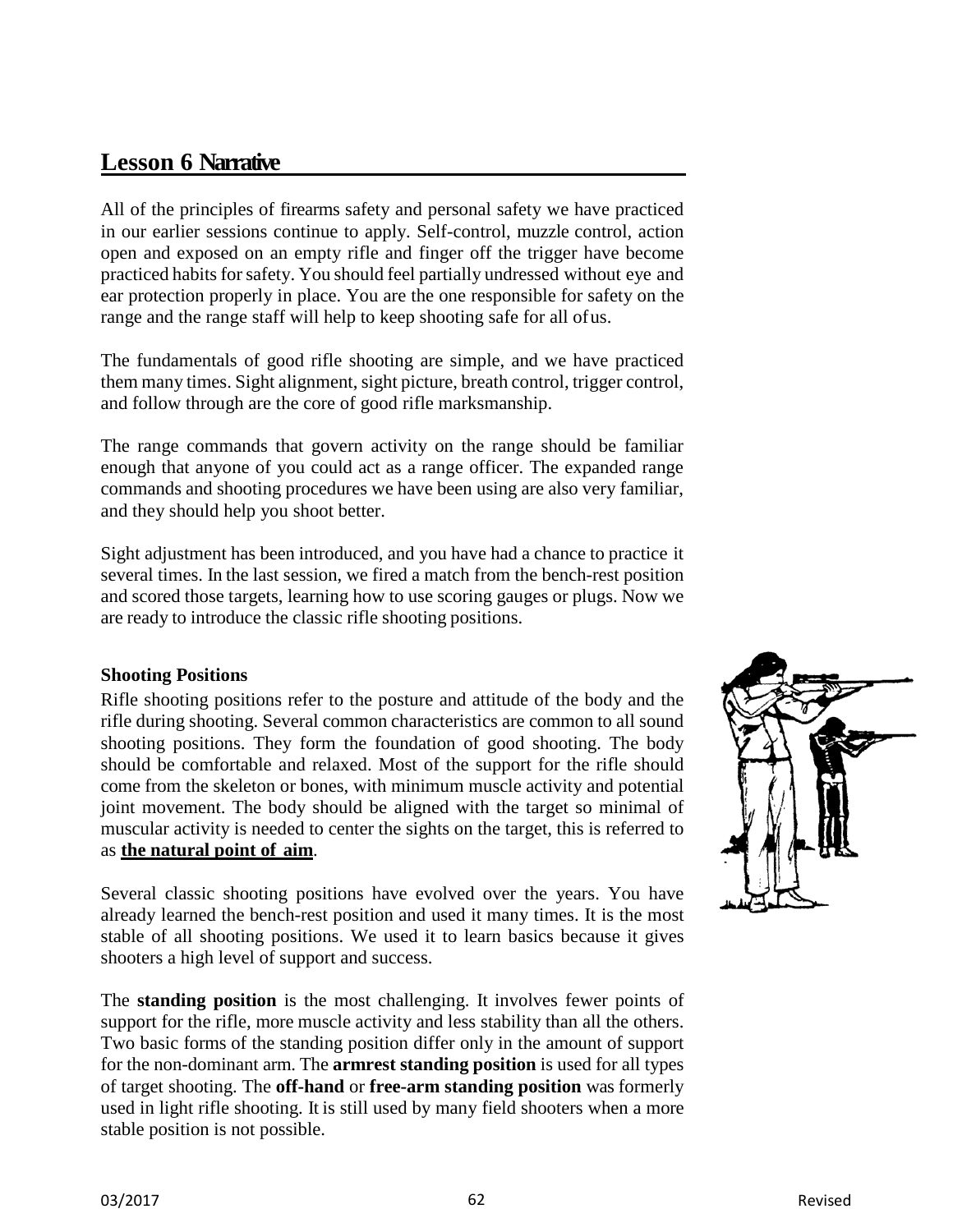The **kneeling position** adds support and provides greater stability than either of the classic standing positions. Kneeling positions are used in smallbore position shooting and in field shooting.

The sitting position is more stable than the kneeling position. Two forms are most commonly seen, **cross-legged** or **closed sitting positions** and an **open- legged sitting position**. Both forms give excellent shooting results. In four- position rifle shooting, the rules define legal sitting positions. Field shooters also use this position.

The **prone position** is the most stable of the classic shooting positions. It is used in numerous types of shooting, both on the range and in the field.

All of these positions may be used with additional support by field shooters. Portable supports like shooting sticks or rifle mounted bipods or any available structural support like trees, posts, rocks or logs can add support for better shot placement.

[*Instructor note:* The best and most successful learningsequence for young people who can handle all of these positions moves from the bench- rest position to standing. After the basics of the standing position are learned, the shooter can proceed to kneeling, sitting and prone – *in thatorder!*

Teach all of the positions, even if your event or the one you think they are interested in learning does not involve all of them. Rifle shooters tend to do more than one thing, and the positions will find use in their shooting. We begin with the most difficult and unstable of the positions and move toward the most stable one. That aids learning in several ways. The leap from the bench to standing is tremendous. Scores plummet, but the shooter understands the potential accuracy of the rifle. As a result, they know that work must be done to improve their standing position scores. Muscle tremor and fatigue enter the picture with the progression through the positions stability and achievement increase. That builds confidence and reinforces the need for concentration on the standing position or its poor utility for field shooting. The young person is also challenged to continue practicing for better scores.

You will note that *breath control* has not been mentioned thus far. Nearly every shooter will stop breathing naturally duringthe sighting and shooting sequence. Mentioning breath control or advising any of the outmoded ways of proper breath control causes more problems than it cures. Comment on it only if a shooter is having problems, then note that the best shooters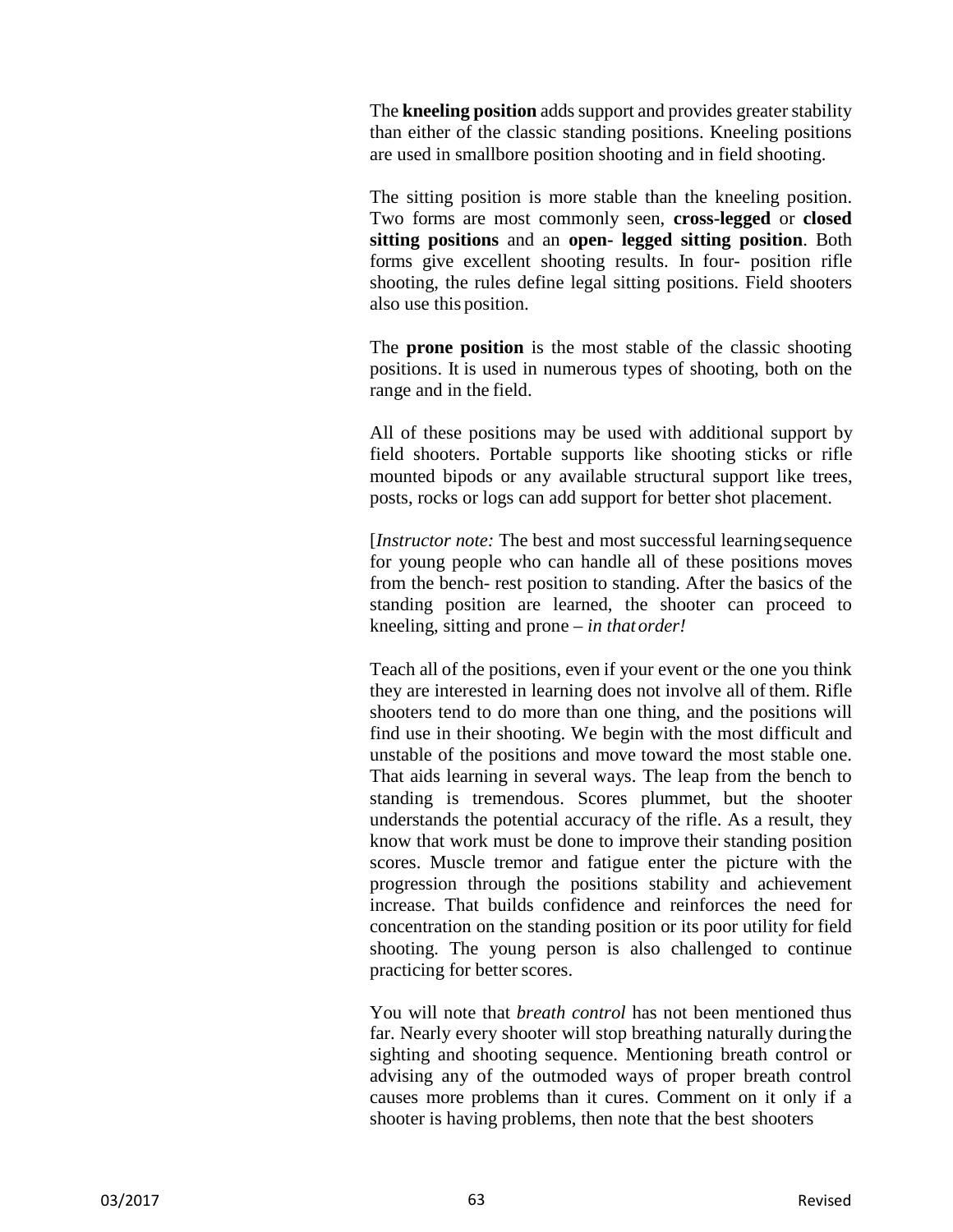merely stop breathing for a brief time (about three to five seconds) after a shallow inhalation.]

# **Learning the Standing Positions**

The most commonly used standing position is the arm-rest standing position. The shooter stands with the feet about shoulder-width apart and the toes at nearly a right angle to the target. The weight is equally distributed, and the shoulders are in line with the target. The head and body are erect. As the rifle is mounted, the body bends back slightly to counter the mass of the rifle and keep the center of mass over the spot between the feet. The upper part of the non-dominant arm lies along the rib cage and is supported by it. For shooters who are able to do so, the elbow rests on or inside the flare of the hip. Try getting into position without the rifle. The butt of the rifle is placed high in the shoulder pocket, so the sights are at eye level without moving the head. The dominant hand grasps the rifle grip with the trigger finger along the trigger guard. The non-dominant hand supports the rifle's forend the hand supporting the stock may be open, held flat under the forend, clenched into a fist with the rifle resting on the first digits of the fingers or pinched together with the forend resting on the finger tips or the thumb and finger tips. All of these positions are acceptable. Try them and see which one fits you best.

Fatigue is a significant factor in shooting from the standing position. Shooters in position matches rest the rifle on rifle stands between shots. Many coaches and range officers consider the rifle stand an important safety device as well. It keeps the rifle pointed down range while allowing the shooter an opportunity to rest between shots. Rifle stands need not be elaborate or expensive. They should hold the rifle slightly below shoulder height, permitting the shooter to load the rifle and begin aligning the sights before the rifle is lifted from the stand and positioned for firing the next shot.

The body should be moved until the rifle rests on the target naturally. This "natural point of aim" is basically having your rifle aligned with your target to minimize the effects of body movement. To achieve natural point of aim, the shooter gets into position with eyes closed. When the eyes are opened, if the sights are not pointing at the target the shooter adjusts his/her stance. Vertical adjustments can be made by changing target height, moving the supporting hand forward or backward on the forend, changing the body posture slightly or applying muscle power. The last option is the least desirable, since it involves muscular movement and joint instability. Horizontal adjustments are made by moving the feet until the rifle rests on the target naturally. Having the natural point of aim on the target reduces the wobble area to a minimum and increases both consistency and accuracy.

Let's dry fire several shots. [Use the expanded range commands and walk the shooters through several shots. Reverse roles and repeat the dry-firing sequence. Repeat several times if needed.]

Now let's try a series of five shots. Pick a single bull on the target, take your time and shoot at the same point of aim for each shot. [Use the expanded range commands for the first shot, then allow the shooters to fire the rest of the shots on their own. Reverse roles after five rounds and repeat the sequence several times if desired. Change targets and analyze the groups between shooting sessions, forcing the shooters to rest. Left on their own, the shooters will tend to shoot too much, too quickly and without adequate rest. That results in learning bad habits. Prevention is easier than a cure.]

# **Other Standing Positions**

The free-arm standing position or off-hand position is less stable than the arm-rest standing position. The only difference is the position in the posture of the arm supporting the forend. The arm-rest position supports the arm with the side of the body. The free-arm position has the arm extended enough for the upper arm to be held away from the body.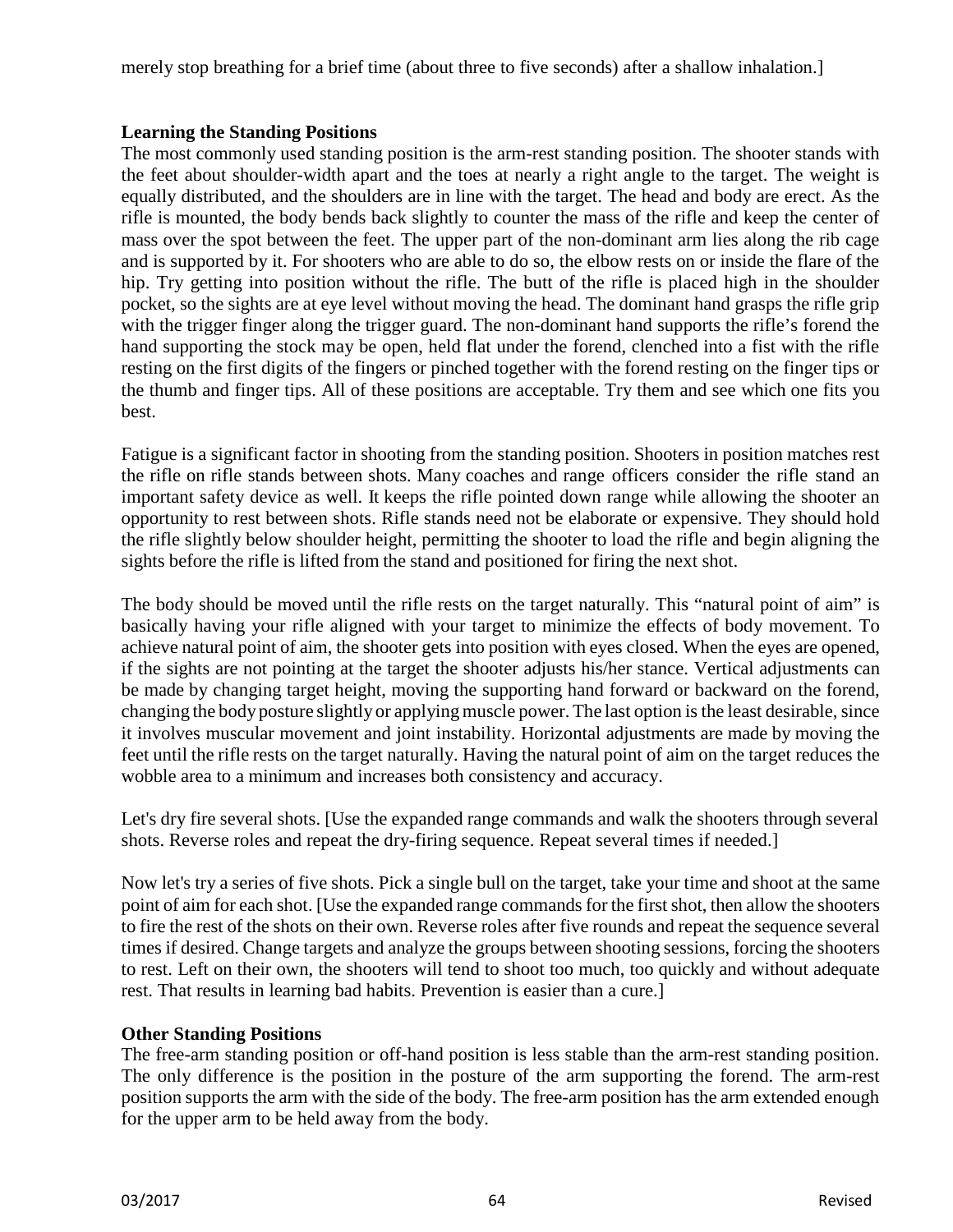The supported-standing position makes use of any available support to add stability to the arm supporting the forend. Rigid objects make the best supports. If the support is made of hard material, the non-dominant hand should form a cushion between the support and the rifle stock.

Supported standing positions are not used in formal target shooting, but they are extensively used by hunters. The purpose of the rifle in hunting is to achieve a quick, clean kill. Any aid to accurate shot placement, like the use of support for shots taken from the standing position, shows respect for the game animal and sound hunting ethics.

Let's shoot another group on one bull of the target using a supported-standing position and compare the results with those fired from the arm- rest standing position. [Use the expanded range commands and encourage careful shooting. Reverse roles and repeat with the other shooters. Compare the group size and placement for those shot without support and those with it. Discuss the reasons and usefulness of the supported position.]

#### **Summary**

In this session we introduced the basic shooting positions and learned how to use the standing position. We shot groups using the formal standing position and a supported one. We discussed the off-hand or free-arm standing position. We stressed the importance of aligning the body with the target so the target is on the rifle's natural point of aim. Next time we will introduce the kneeling position.

#### **Summary Activities**

- 1. Compare the groups fired from the two starting positions and discuss the reasons for thedifferences.
- 2. Analyze the shot placement on a series of standing targets relative to alignment with the natural point of aim, looking for lateralstringing of the shots.
- 3. Diagram the skeletal support of shooter in standing position.
- 4. Allow shooters to fire a ten-shot match from the standing position and record the results in their shooting journals.

- 1. Make a poster showing a proper standing position. Illustrate skeletal support and proper rifle positioning.
- 2. Demonstrate one or more of the standingpositions.
- 3. Record what you learned today and the scores in your shooting journal. Exhibit the journal at a suitable event.
- 4. Record your progress in shooting from the standing position on a graph, taking the results from your shooting journal. Discuss the changes you made or the reasons for the progress.
- 5. Study a shooting match that uses a standing position. Share the content and rules of the match with your shooting group or another interested group.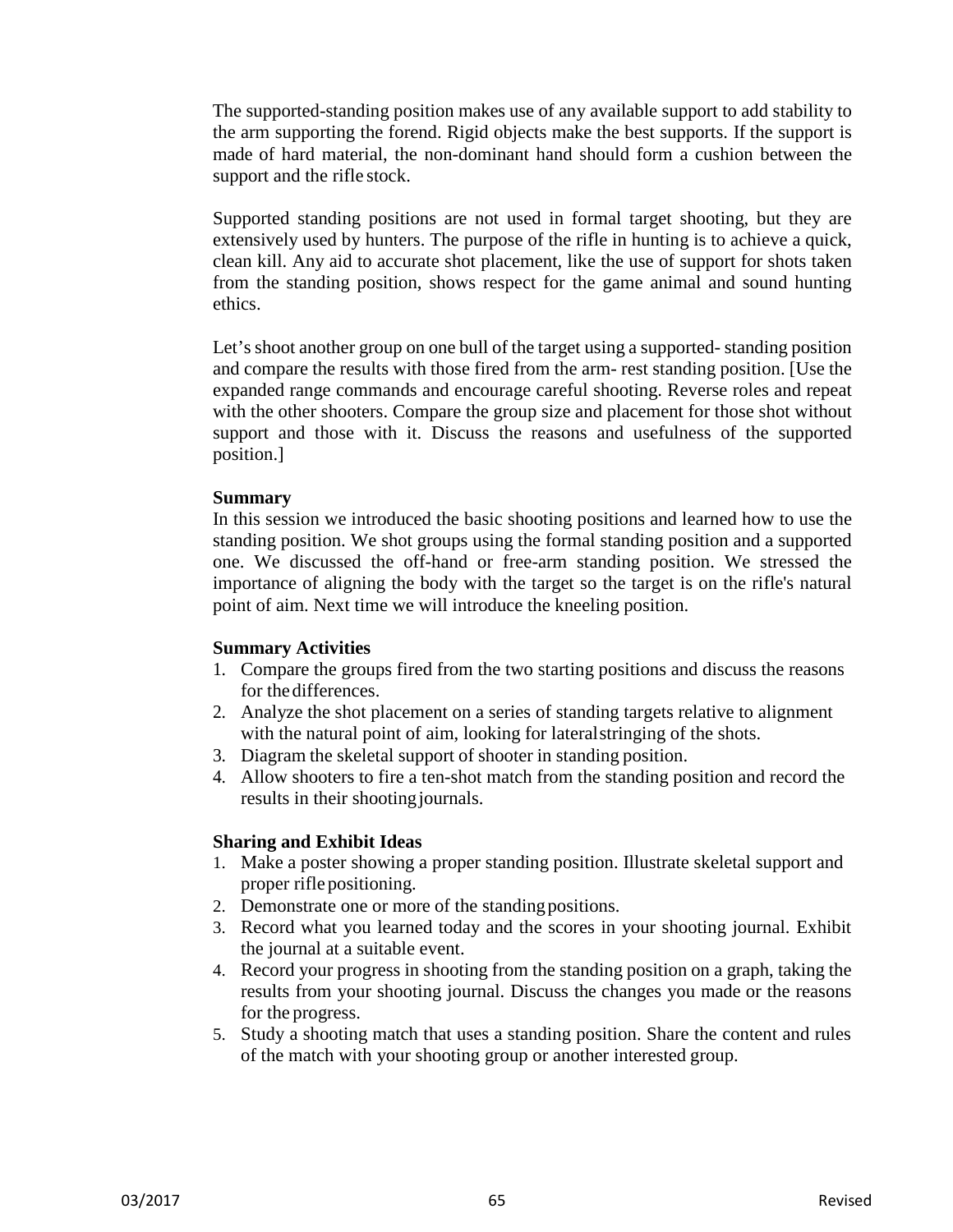# **Lesson 7 Narrative**

Position rifle shooting involves the same personal and shooting safety procedures we have been practicing up to this time. Two major principles govern all position shooting. First, the support for the rifle must be supplied as much as possible by the bones, not the muscles. Second, the shooter will perform best when the body is relaxed and the natural point of aim for the rifle is on the target. In the last session we learned about standing positions and fired from the classic target shooter's standing position and a supportedstanding position. We are going to shoot a ten- shot match from the standing position to review.

# **Reviewing the Standing Position**

*[Instructor note:* Use the standard range commands to control the line.] Before we do any live firing, dry fire several times to prepare yourself. Now fire a ten-shot match. Shoot only one shot at each scoring bull. If you need to fire some sighters, use the two bulls in the sighting ring. (Allow all shooters to fire a ten-shot series, keeping things moving, but not hurrying the shooters.) Now retrieve your targets and put fresh ones on the hangers.

# **Learning the Kneeling Position**

The kneeling position gives more support than the standing position. Watch carefully as we demonstrate. The dominant-side leg is tucked under the body with a kneeling roll tucked under the ankle or foot. Three foot positionsare acceptable. The foot may be supported by the toes with the heel raised, allowed to lie on its outer side or stretched out with the top surface on the ground or mat (supinated). The shooter may sit on the foot or heel as long as the buttocks do not touch the mat or ground. The non- dominant leg is held with the lower leg vertical as a support for the non- dominant arm.

The non-dominant elbow is placed on or over the upright knee, forming a fairly solid brace for the supporting arm. The head is erect and relaxed. The body inclines forward slightly, supported on the elbow and knee. The body should be relaxed.

The rifle is positioned rather high in the shoulder pocket, bringing the rifle into alignment with the shooter's eye. On rifles with adjustable butt plates, the butt plate can be lowered to fit the shoulder pocket while the comb is raised to position the sights in line with the eye. The dominant hand grasps the rifle's grip with the trigger finger along the trigger guard. The nondominant hand supports the forend. The hand may be braced against a hand stop and the arm may be supported by asling.

The natural point of aim must be on the target if the best accuracy is to be achieved. Aligning the body to the target so the rifle points naturally to it is essential. Vertical adjustments in the natural point of aim can be achieved either by moving the target to the existing point of aim or by moving the position as the hand on the forend. Moving the hand forward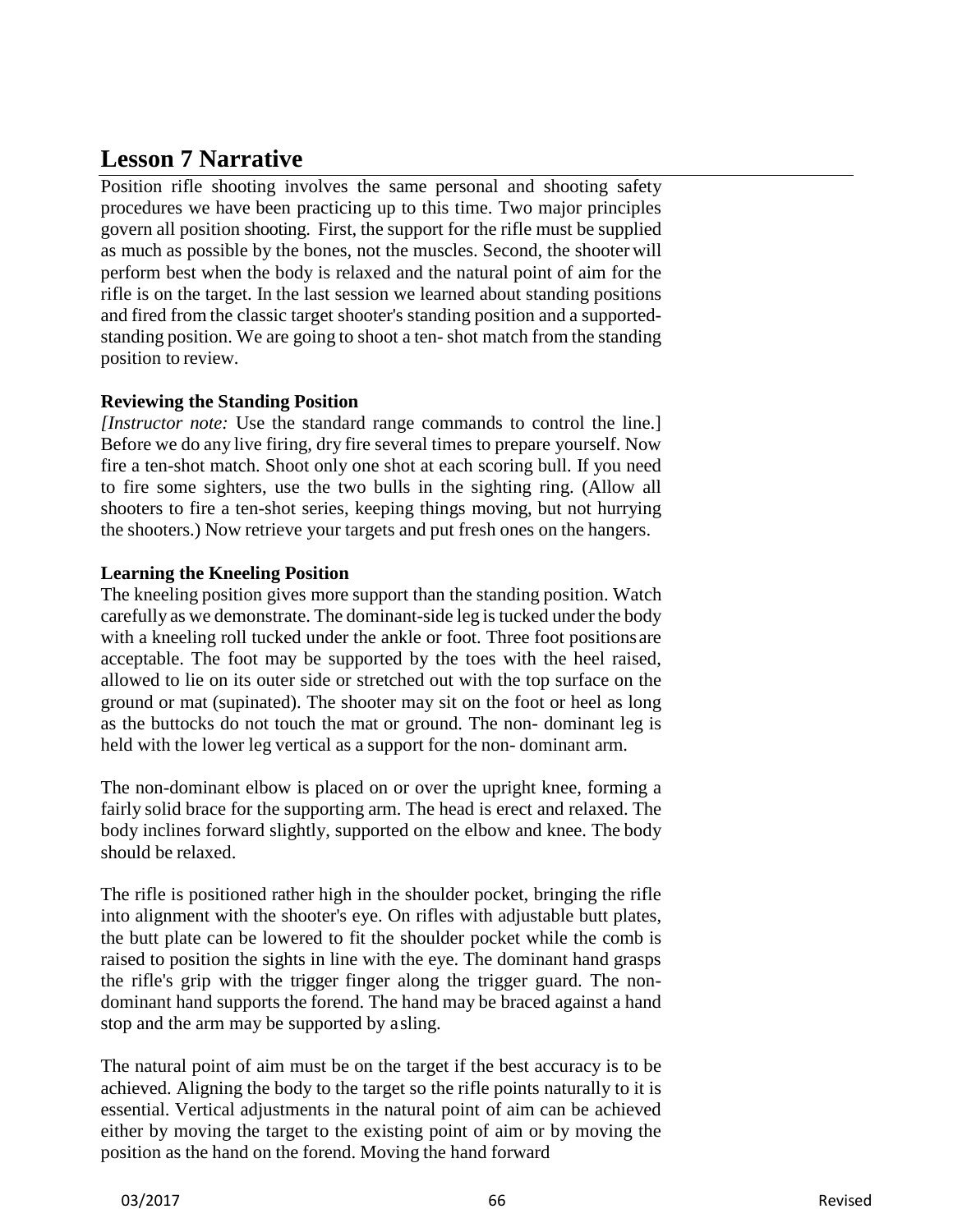(toward the muzzle) lowers the rifle. Moving it back (toward the receiver) raises the rifle. Horizontal adjustments are made by pivoting the body on the dominant foot or the kneeling roll and moving the upright (non- dominant) leg into alignment with the target. Try getting into a kneeling position without a rifle. Let the teen leaders and other range assistants help you.

#### **Shooting from the Kneeling Position**

[Use the standard range and shooting procedures to control the line during this shooting session.]

Now, let's apply what we have learned about the kneeling position on the range. Dry fire several shots before shooting a five-shot group on a selected bull. Check to make sure that the rifle is lining up with the target naturally. Concentrate on your shooting form and shoot a group using a consistent sight picture.

## **Using a Supported-kneeling Position**

Many field shooters find an application for a supported-kneeling position. Shoot another group on a different bull using the position being demonstrated. Any support for the forend and hand can strengthen the kneeling position. Shooters often used cross sticks or other available support. In the range environment, a chair back makes a convenient rest. Remember to cushion the forend with the hand during the firing. Compare the group you shot in the classic kneeling position with the one fired from the supported position. How do the two groups compare? Why might a field shot prefer to have the additional support? [If time permits, have the shooters fire a ten-shot kneeling match as a wrap-upactivity.]

# **Summary**

In this session, we reviewed the fundamentals of position shooting from the standing position and learned to use the kneeling position. We also compared a supported-kneeling position with the classic, target-shooting kneeling position. In our next session we will explore the sitting position.

# **Summary Activities**

- 1. Have all shooters fire a ten-shot match from the kneeling position. Score the targets and enter the scores in journal.
- 2. Discuss the difference between the standing and kneeling scores and the reasons for that difference. Focus on differences in stability of the positions and the number of support points.
- 3. Have each shooter try using different positions for the dominant foot to determine which of them is most comfortable.
- 4. If it has not been done already, demonstrate how to use stock adjustments to aid in proper shooting form. Include the use of the sling and hand stop.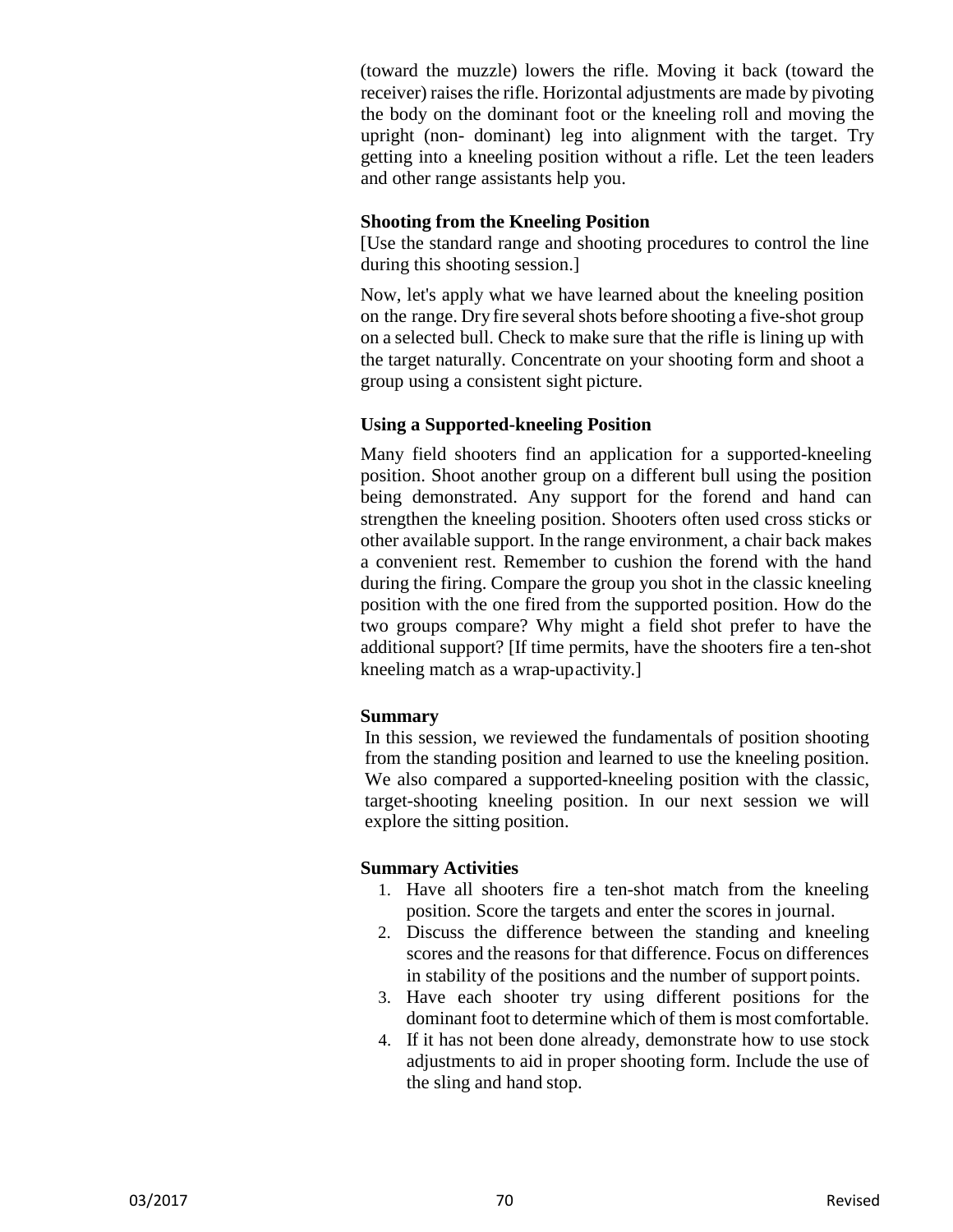- 1. Make a poster showing proper kneeling positions. Include an outline of skeletal support and rifle positioning.
- 2. Demonstrate the kneeling position, showing the variety of foot positions possible. Discuss adjustments for placing the natural point of aim on the target.
- 3. Record your scores and the new things learned in this session in your shooting journal. Exhibit the journal in a suitable event.
- 4. Record your progress in the kneeling position on a graph, taking the results from entries in your shooting journal. Discuss the changes you have made and the reasons forthem.
- 5. Study a shooting game that uses the kneeling position. Share the game and its rules with other shooters in your group or with other interested persons.
- 6. Share what you have learned about rifle shooting positions with an interested adult.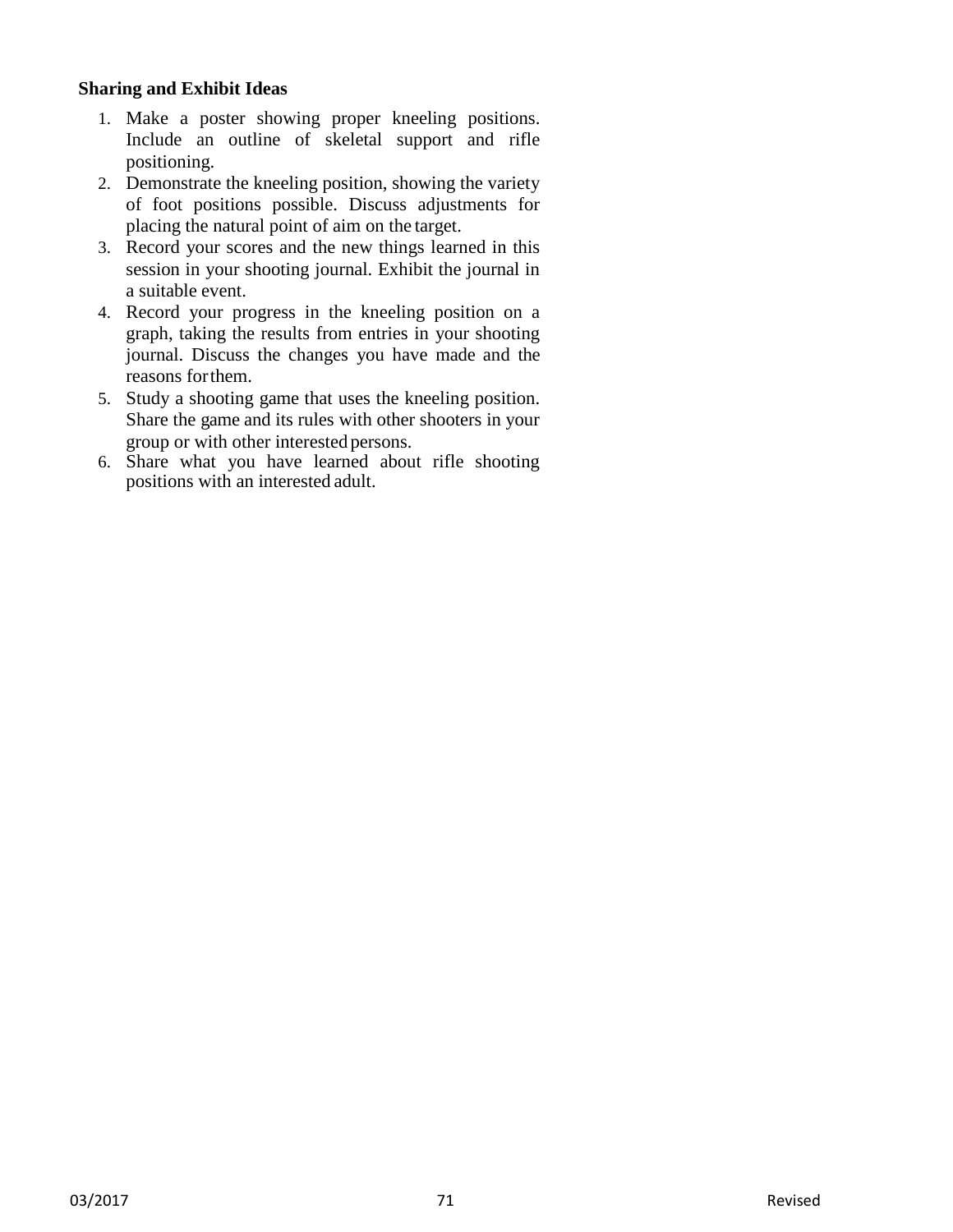# **Lesson8**

**Narrative** We have become very familiar with personal and shooting safety on the range, and we have learned to apply the basic principles of position shooting. We make every effort to have the target location coincide with the natural point of aim for the rifle. We also strive to have the rifle supported primarily by the bones with as little muscle involvement as possible. We have fired from the standing and kneeling positions, both with and without support and noted the differences in our group size and scores. We also shot several short matches while reviewing the basics of those positions. During this session, we will explore the sitting position and find one that is most effective for us.

# **Practicing the Standing and Kneeling Positions**

[Use standard range commands and procedures to control the line.] Before doing any live firing, dry fire several times to help your *mind* prepare for a short match. Now fire a ten-shot match from the standing position. Remember to shoot only once at each bull. If you need to fire any sighters, use the two bulls inside the sighting ring. [Allow the shooters to fire a tenshot series. Keep things moving, but do not rush them as they shoot.]

Assist your partner as he or she fires their record shots standing. Retrieve those targets and replace them with fresh ones. Fire another ten-shot match, this time from the kneeling position. When you are finished, make your rifles safe and ground them.

# **Learning the Sitting Position**

The sitting position is used in four-position shooting and in field shooting. It has abundant support for the rifle and provides a stable platform for accurate shooting. The shooter sits on the ground or the shooting mat, using the legs as supports for the elbows. Several acceptable styles of sitting position are used. We will demonstrate each one and allow you to try them without equipment. Then you can apply the one you prefer on the range.

All sitting positions share some common elements. The shooter is sitting down, firmly planted on the ground or mat. The body is inclined forward from the *waist,* relaxed and resting on the elbows. The head is as erect as possible, leaning forward slightly to avoid strain on the neck. The elbows are braced at the knees.

In the extended, open sitting position, the shooter sits nearly square to the target. The knees are fairly high, and the feet are firmly planted a bit more than shoulder width apart. The elbows are usually set inside the knees or slightly ahead of the knees. Note that placing the point of the elbow on the point of the knee is quite unstable, almost like trying to put two balls atop each other. In the extended, crossed-ankle sitting position, the shooter sits facing about 30 degrees to the dominant side of the target. The legs are extended forward with the ankles crossed. The elbows rest on the insides of the knees.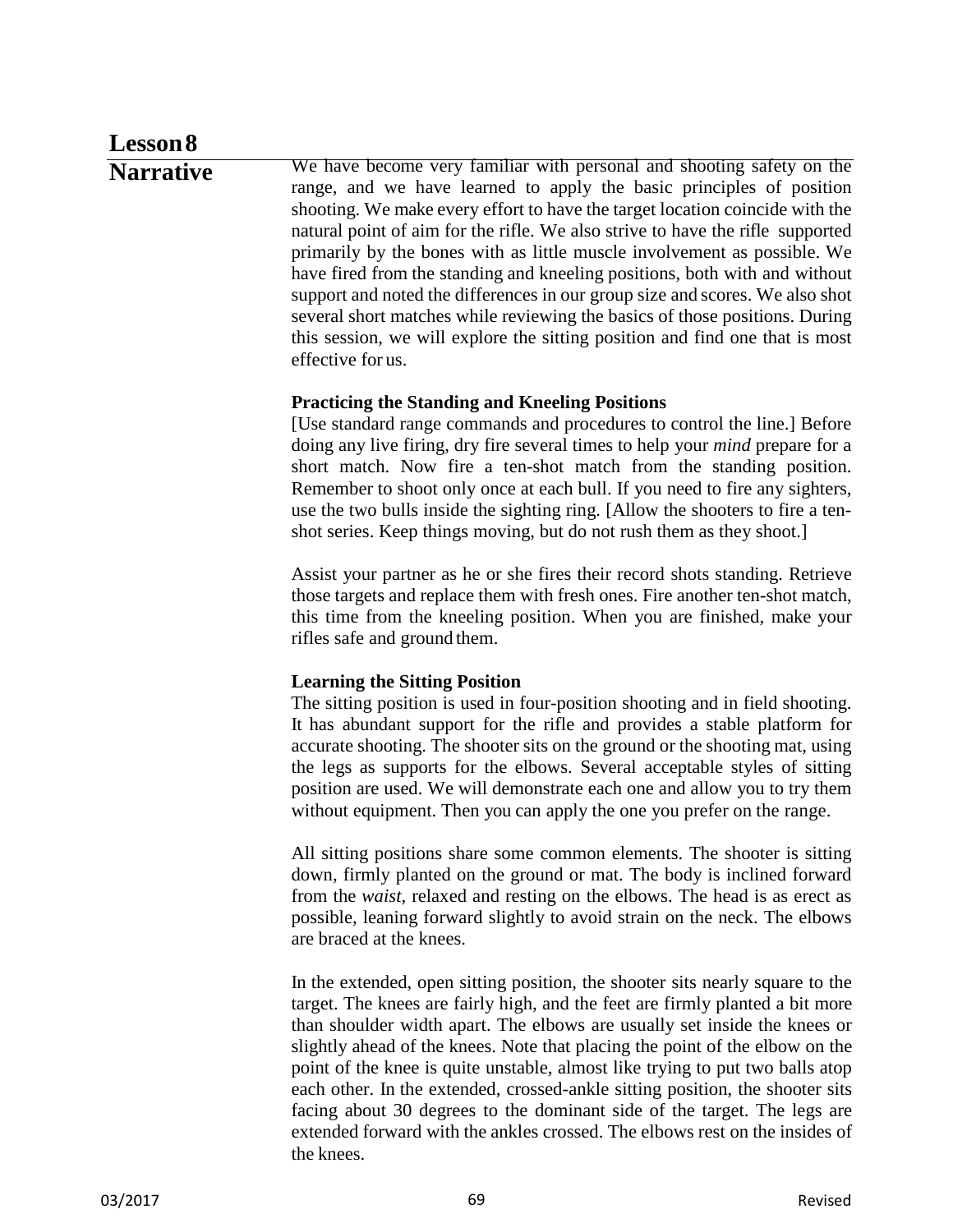In the closed sitting position, the shooter sits facing slightly more to the dominant side of the target, perhaps 45 to 60 degrees. The nondominant side leg is crossed over the dominant-side leg and pulled in rather close to the body. The feet are tucked up under the opposite legs, supporting them with the sides of the foot. As in the other positions, the elbows rest in the hollows inside theknees.

The butt of the rifle is settled in the shoulder pocket, and the sights are level with the eye. The non-dominant hand supports the forend of the rifle, perhaps with the aid of a sling and hand stop. The shooting hand grasps the rifle grip with the trigger finger lying along the trigger guard.

Vertical adjustments in the point of aim are made by changing the target height, the location of the hand on the forend or the position of the feet. Moving the hand forward on the forend lowers the rifle. Moving it back toward the receiver raises it. Similarly, extending the legs (feet) or moving them further apart lowers the rifle. Drawing the feet toward the body or moving them toward each other raises the rifle. Horizontal adjustments are accomplished by pivoting the entire stance from the base.

Try these positions without equipment to see which suits your build and size the best. All of them are stable and completely acceptable sitting positions. Raise your hand if you need some help or have a question.

## **Shooting from the Sitting Position**

[Use standard range procedures to control the range during this firing sequence.] Let's move to the range and try this new position by firing a group. First, get into the sitting position you have selected. Orient yourself to the target, and dry fire several shots to get the feel of the position. Select a single bull and fire five shots trying to shoot a nice, tight group. Change roles with your partner and repeat the process. [After the targets are retrieved, pause while the groups are discussed. If time permits, have each shooter fire a ten-shot match from the sitting position, score the targets and evaluate the results.]

#### **Summary**

In this session we have reviewed the principles of using the natural point of aim and using skeletal support for solid shooting positions. We have fired short, practice rounds from the standing and kneeling positions; and we have developed a sitting position. In the next session, we will be exploring the most stable of the shooting positions -prone.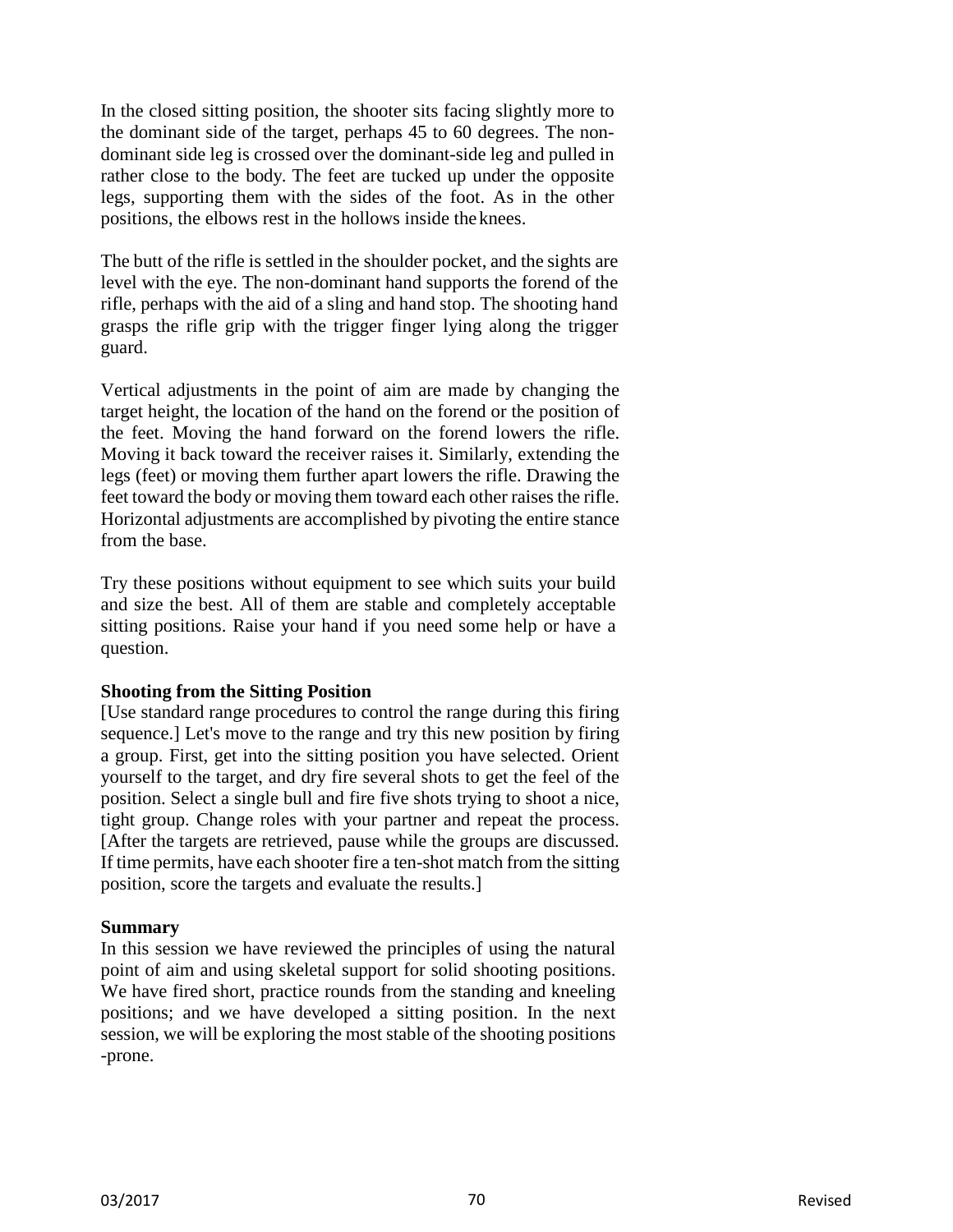## **Summary Activities**

- 1. Have each shooter fire a ten-shot match sitting. Score the targets fired from the three positions and evaluate the scores. Record all scores in the shooting journal.
- 2. Discuss the differences in the scores or groups fired from the three positions. Focus on the number of support points for the position and their stability.
- 3. Have each shooter try each of the sitting positions to see which one is most comfortable and consistent for them.
- 4. Demonstrate the use of the sling, other accessories and stock adjustments and their impact on attaining a proper position.

- 1. Make a poster of the sitting positions. Include an outline of the bones supporting the position and the proper position of the rifle.
- 2. Demonstrate the various sitting positions for another interested person, showing how to alter the natural point of aim to compensate for different target locations.
- 3. Record your scores and the new things learned in this session in your shooting journal. Exhibit the journal at a suitable event.
- 4. Record your progress in the sitting position on a graph. Extract the data and your observations from your shooting journal. Discuss the changes you have made and the reasons for them.
- 5. Share what you have learned about rifle shooting positions with an interested adult.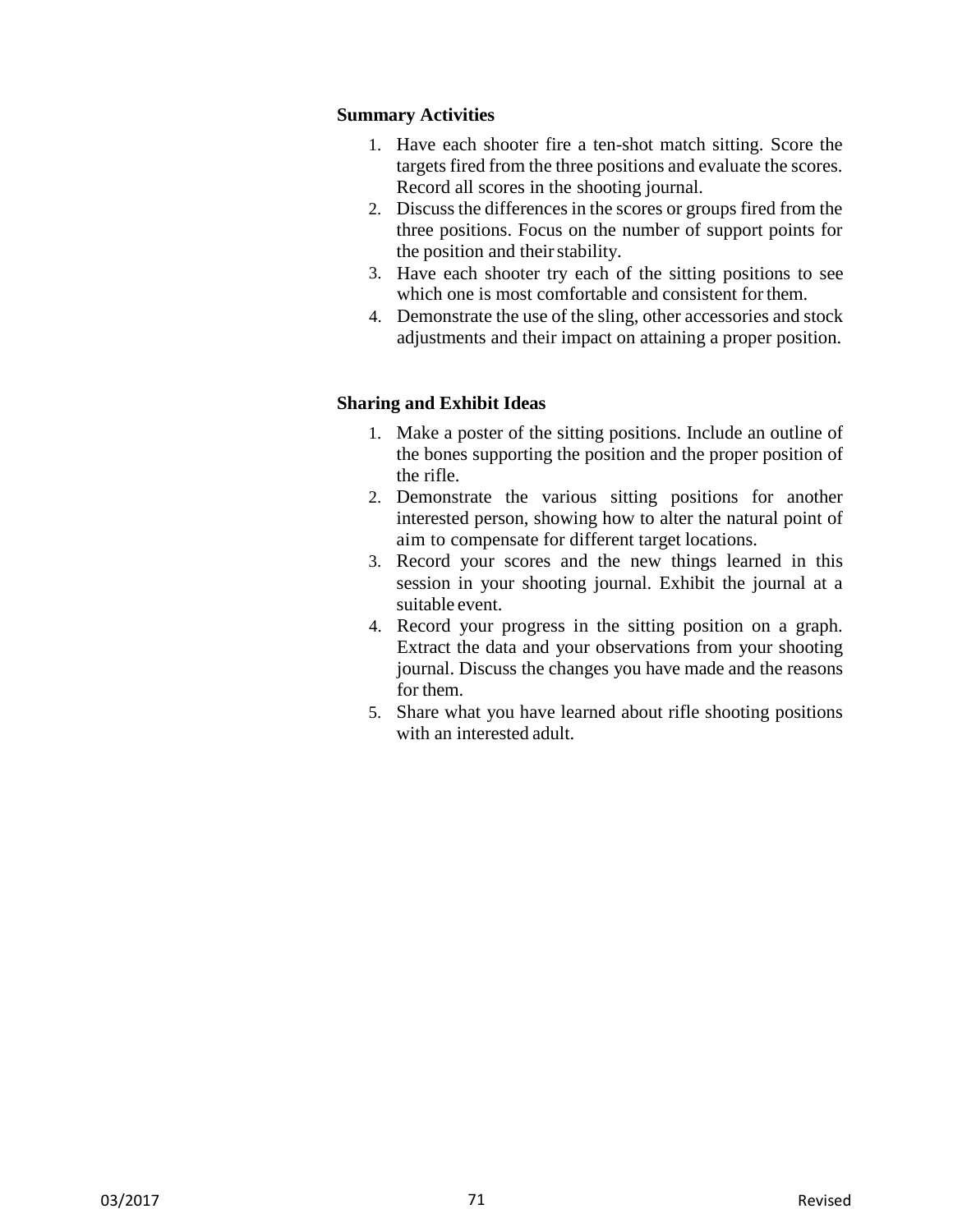# **Lesson 9 Narrative**

We will continue to use the personal and shooting safety procedures as we have throughout these sessions on rifle shooting. Supporting the rifle with the bones while minimizing the use of muscle power is essential to good rifle shooting. Using a proper position and moving the body to place the target at the rifle's natural point of aim enhance the ability to shoot well. Aside from the muscles that must be used, the body should be comfortable and relaxed when shooting.

We have learned three positions so far. We started with the standing position, learning three varieties: arm-rest, free-arm and supported-standing positions. We have practiced a proper standing position each time. The kneeling position also involved three variations. The dominant foot could be placed in three attitudes, with the shooter sitting on the foot. Additional support could be added to the kneeling position by field shooters when conditions were appropriate. Then we added the sitting position. It provided greater support and stability, and we tried several forms to find the one most consistent and comfortable for us. Today we will be learning the most stable of rifle position without additional support - the prone position.

# **Review and Practice Shooting**

*(Instructor note:* All shooting in this session should use the standard range commands and shooting procedures. If time does not permit shooting matches in each position, have shooters fire three to five shots from each of the positions learned earlier. This constant reinforcement is a strong aid to learning.)

Before we begin learning the prone position, let's review the other positions we have learned. With the assistance of your coach and the range assistants, get into your standing position. Dry fire several times to refresh your skills, then shoot ten record shots. Remember to shoot only once at each bull. You may fire as many sighter shots as needed, but be sure to keep them on the sighting bulls.

Once you have completed the standing stage, change targets and repeat the sequence (dry firing and live match) with the kneeling and sitting positions. Pay careful attention to yourshooting form to build stable shooting positions. After the shooters on the first relay have fired their standing, kneeling and sitting scores, change roles and have the other members of the coach-pupil teams fire the same course.

## **Learning the Prone Position**

The prone position is the most stable of the unsupported rifle shooting positions. The body is supported for almost its entire length on the ground. The elbows are braced on the mat or ground, and the rifle is supported by both elbows and the shoulder. To develop a prone position, the shooter lies down on the shooting mat facing slightly to the dominant side of the target. The non-dominant elbow is in front of the shooter. Most shooters find that flexing the dominant knee slightly gives them a more stable and comfortable position with less tremor from their heartbeat. Flexing the knee will force the weight to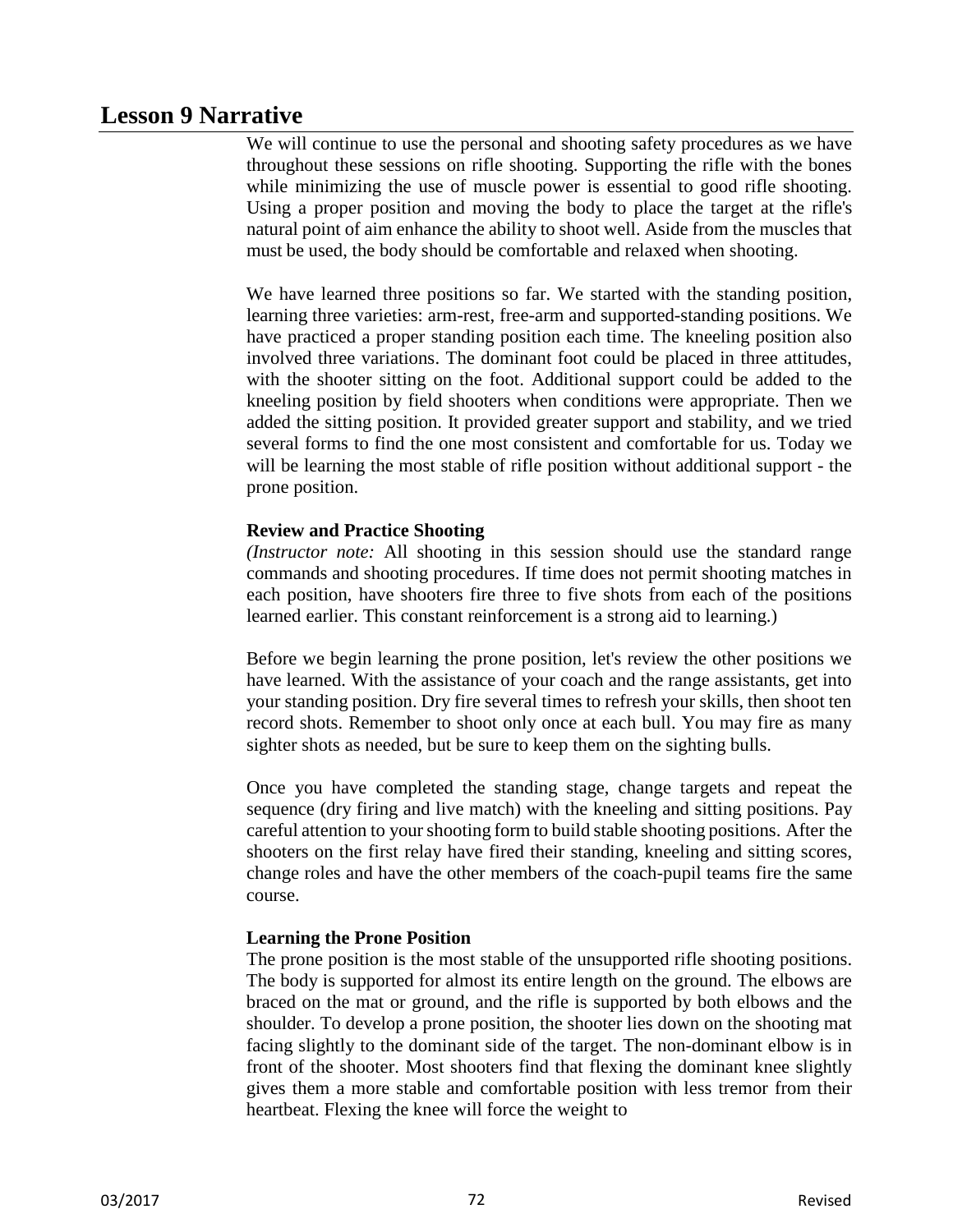shift slightly to the non-dominant side. The feet may be supported on the tips of the toes, turned in or turned out at the shooter's discretion. Avoid the temptation to cross the feet with the legs straight. Doing so tends to invite a narrow, less stable position and tremors caused by moving the feet. The head should be as erect as possible without causing muscle strain. The neck should feel relaxed. Try this position without a rifle, and experiment with leg and foot positions to find one that is comfortable and stable for you.

The butt of the rifle should be firmly planted in the shoulder pocket with the sights at eye level. The non-dominant hand should support the forend of the rifle. On rifles equipped with slings and hand stops, the sling should be carefully adjusted to provide additional support for the forward arm. The hand should be firmly pressed against the hand stop and held in place by the sling. If this method is to be used, a shooting glove is almost essential for shooter comfort. The rules for position shooting require the shooter's forearm to maintain an angle of 30 degrees or more from the mat or ground. Braced in this position, the rifle should return naturally to alignment with the shooter's eye after any disturbance of the rifle's position. The dominant or shooting hand grasps the rifle's grip and provides additional support from the elbow being braced against the mat or ground.

## **Aligning the Rifle to theTarget**

Moving the body to have the rifle point to the target naturally is the key to good prone shooting. Vertical adjustments can be made by altering the target height if necessary. Minor adjustments in vertical position can be made by altering the location of the forward hand on the forend. Moving the hand forward lowers the muzzle while drawing it back raises the muzzle. Any alterations in hand position should be done along with adjustments to the hand stop and sling if they are being used.

Horizontal positioning is accomplished by pivoting the body. The forward elbow should be the pivot point for the body. All adjustments should be made involving the entire torso and lower body, allowing the body to be relaxed in the shooting position. Test the position to see that it is naturally aligned with the target, and re-adjust the position until it is right. Dry fire several times to check your position, then fire a fiveshot group at one bull on the target. Once you have fired that group, add additional support (a post, rifle rest or sandbags) and fire a second group at a different bull. Then trade off with your partner and help him or her through the same firing sequence. Compare the supported and non-supported groups. Do they differ as much as the ones fired from the other positions? Why do you think that is the case? If time permits, each shooter should fire a ten-shot match from the prone position. Remember to shoot only once at each bull and to use the same position you have developed in the exercise where you shot for a group.

## **Summary**

The core concepts of position rifle shooting have been developed. The target must be on the natural point of aim for the rifle, and that natural point of aim is adjusted by moving the body and the rifle as a unit. The neck and body are relaxed and comfortable. The rifle is supported as much as possible by the